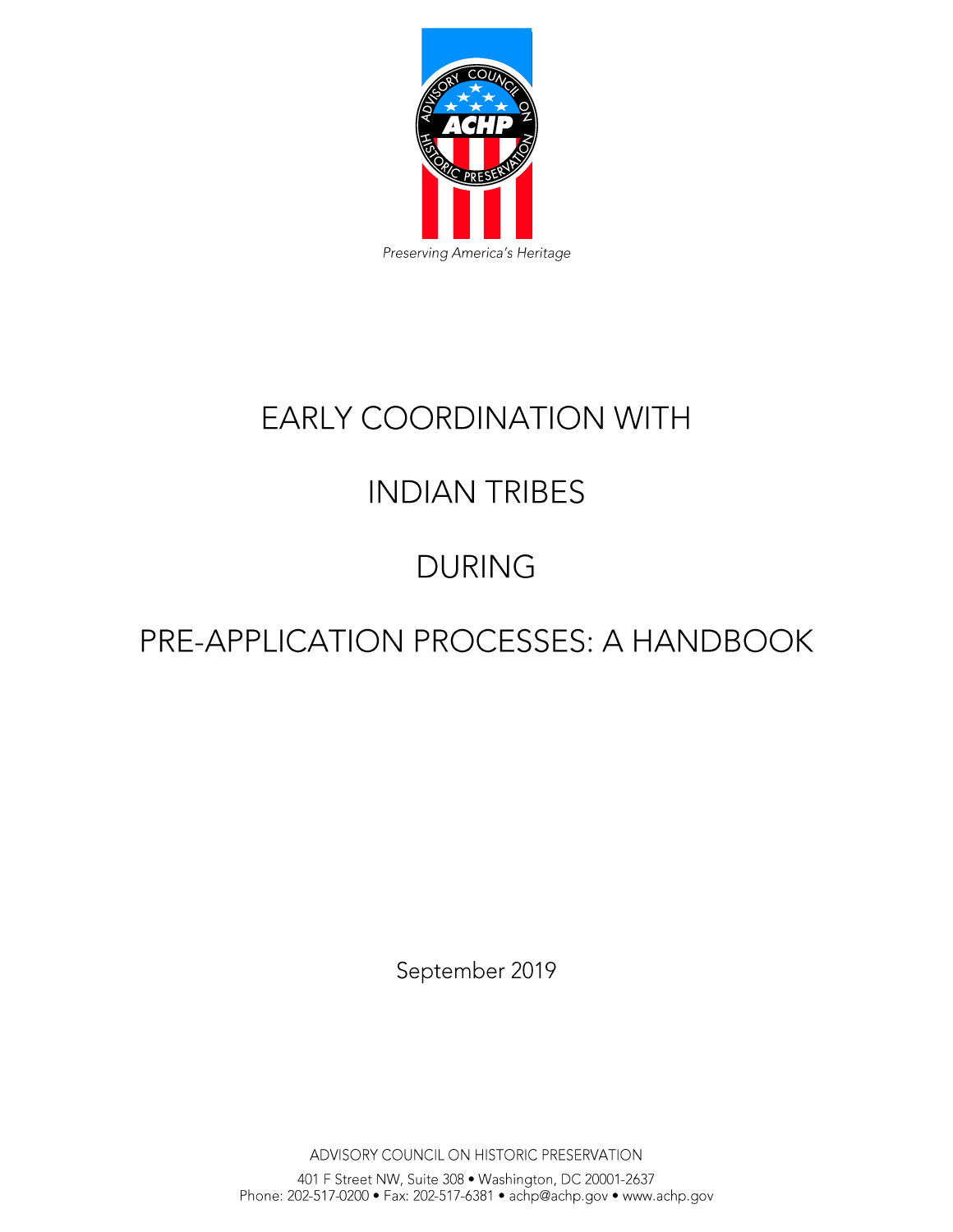# **EARLY COORDINATION WITH INDIAN TRIBES DURING PRE-APPLICATION PROCESSES**

# **TABLE OF CONTENTS**

| Introduction                                                                              | Page 2  |
|-------------------------------------------------------------------------------------------|---------|
| <b>About These Recommendations</b>                                                        | Page 3  |
| <b>Background</b>                                                                         | Page 4  |
| <b>Early Consultation and Coordination with Indian Tribes</b>                             | Page 5  |
| <b>Federal Agencies</b>                                                                   | Page 5  |
| <b>Proactive Steps Federal Agencies, Applicants, and</b><br><b>Indian Tribes Can Take</b> | Page 8  |
| <b>Proactive Steps Federal Agencies Can Take</b>                                          | Page 11 |
| <b>Proactive Steps Applicants Can Take</b>                                                | Page 13 |
| <b>Proactive Steps Indian Tribes Can Take</b>                                             | Page 16 |
| <b>Issues for Consideration</b>                                                           | Page 18 |
| <b>Conclusion</b>                                                                         | Page 19 |
| <b>Appendix A</b>                                                                         | Page 20 |
| <b>Appendix B</b>                                                                         | Page 21 |
| <b>Appendix C</b>                                                                         | Page 23 |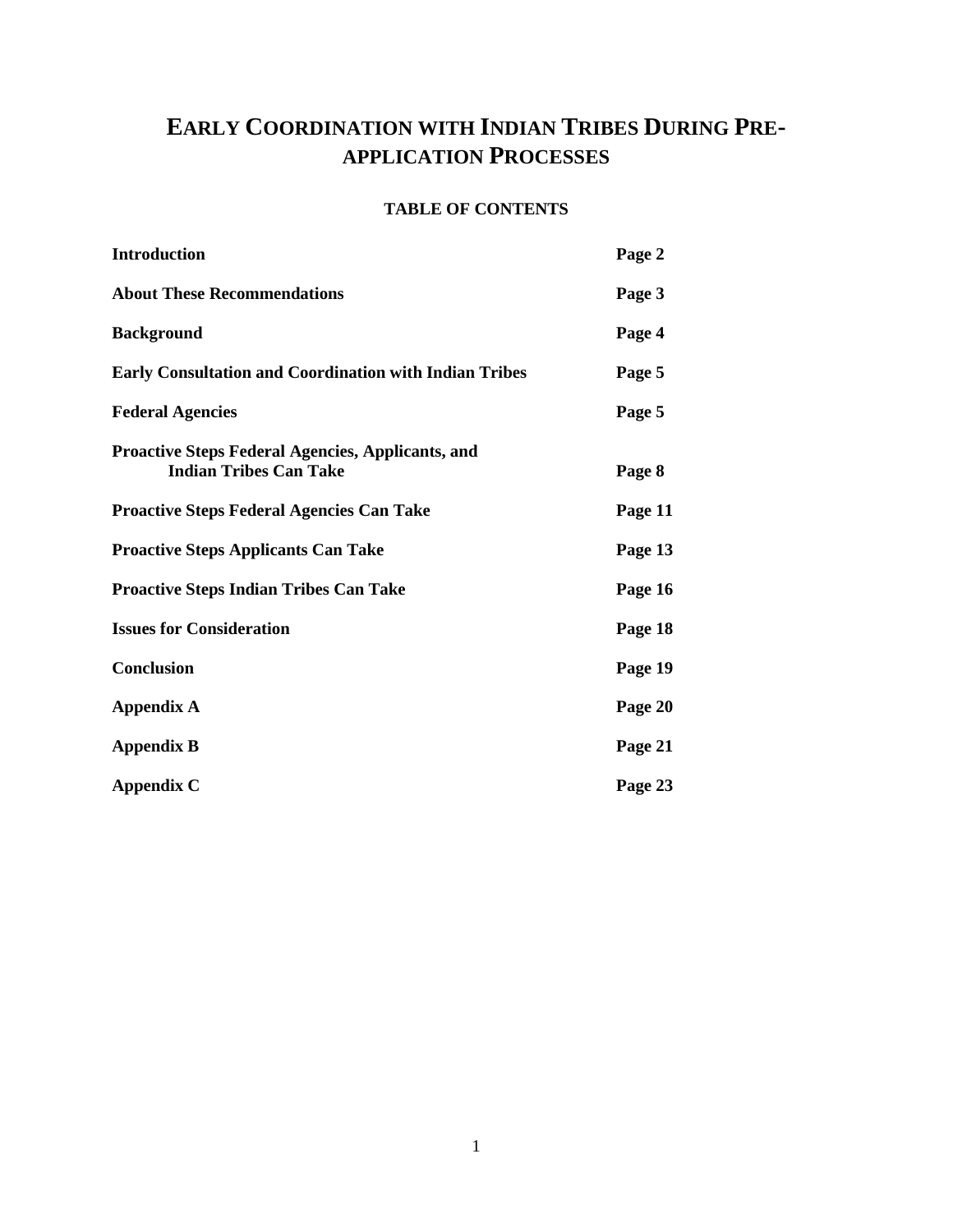#### **INTRODUCTION**

This handbook presents recommendations for federal agencies, applicants, and Indian tribes to work together in pre-application information gathering or prior to initiating the Section 106 process. The Section 106 regulations state that "(t)he agency official shall ensure that the Section 106 process is initiated early in the undertaking's planning, so that a broad range of alternatives may be considered during the planning process for the undertaking." The ACHP is aware that many Section 106 reviews for infrastructure, energy, and other development projects begin after significant preparations and a great many investments have been made about project location. Projects for which non-federal entities apply for funding or approval typically require the applicant to include environmental and cultural resources information in the application. The Section 106 process in many cases is not initiated until the applicant submits an application to a federal agency. Thus, it can be challenging to consider alternatives for the proposed project's location in order to avoid or minimize impacts to historic properties in the Section 106 process.

The National Historic Preservation Act (NHPA) requires federal agencies, in carrying out the Section 106 process, to consult with Indian tribes and Native Hawaiian organizations (NHOs) when historic properties of religious and cultural significance to them may be affected by a project that they carry out, license, or financially assist (also referred to as an undertaking). The Advisory Council on Historic Preservation's (ACHP) regulations implementing Section 106, 36 C.F.R. Part 800, in turn, require federal agencies to consult with Indian tribes and NHOs throughout the review process for such projects. This requirement applies regardless of the location of the historic property. This document will focus on coordination and consultation with Indian tribes regarding such projects outside the formal Section 106 review process.

In the fall of 2016, the Departments of the Interior (DOI) and Justice (DOJ), and the Department of the Army and other federal agencies including the ACHP met with Indian tribes regarding tribal input in federal infrastructure decisions.<sup>1</sup> Many of the tribal comments were either about specific problems Indian tribes experience in the [Section 106](https://www.achp.gov/protecting-historic-properties) process or were general observations about federal-tribal interactions that can also occur in Section 106 consultations.

Of particular interest to the ACHP were the comments suggesting that Indian tribes be involved in the pre-licensing/permitting phase to ensure that sites of religious and cultural significance are properly identified and protected. One commenter referred to this as an "early intervention process." Tribal commenters also repeatedly suggested that federal agencies start the Section 106 process earlier for infrastructure projects, before specific location, siting, routing, or alignment decisions are made and historic properties, including those of religious and cultural significance to Indian tribes, are identified.

DOI, DOJ, and the Army released a report, [Improving Tribal Consultation and Tribal Coordination in](https://www.achp.gov/sites/default/files/reports/2018-06/ImprovingTribalConsultationandTribalInvolvementinFederalInfrastructureDecisionsJanuary2017.pdf)  [Federal Infrastructure Decisions](https://www.achp.gov/sites/default/files/reports/2018-06/ImprovingTribalConsultationandTribalInvolvementinFederalInfrastructureDecisionsJanuary2017.pdf)*,* in January 2017, in response to the interagency meetings. In the report, it is recommended that:

"1. Each Federal agency involved in infrastructure decision-making should use mechanisms to involve Tribes early in project planning whenever possible. This should include developing procedures that facilitate permit applicants and Tribes working together before applicants make

 $<sup>1</sup>$  The Departments of the Interior and Justice and the Army hosted a series of meetings and a listening session to</sup> discuss with Indian tribes their input in federal infrastructure decisions in response to "important issues raised by the Standing Rock Sioux Tribe and other tribal nations and their members regarding the Dakota Access pipeline specifically and pipeline-related decision-making generally" see [https://www.justice.gov/opa/pr/joint-statement](https://www.justice.gov/opa/pr/joint-statement-department-justice-department-army-and)[department-justice-department-army-and department-interior-regarding-standing.](https://www.justice.gov/opa/pr/joint-statement-department-justice-department-army-and)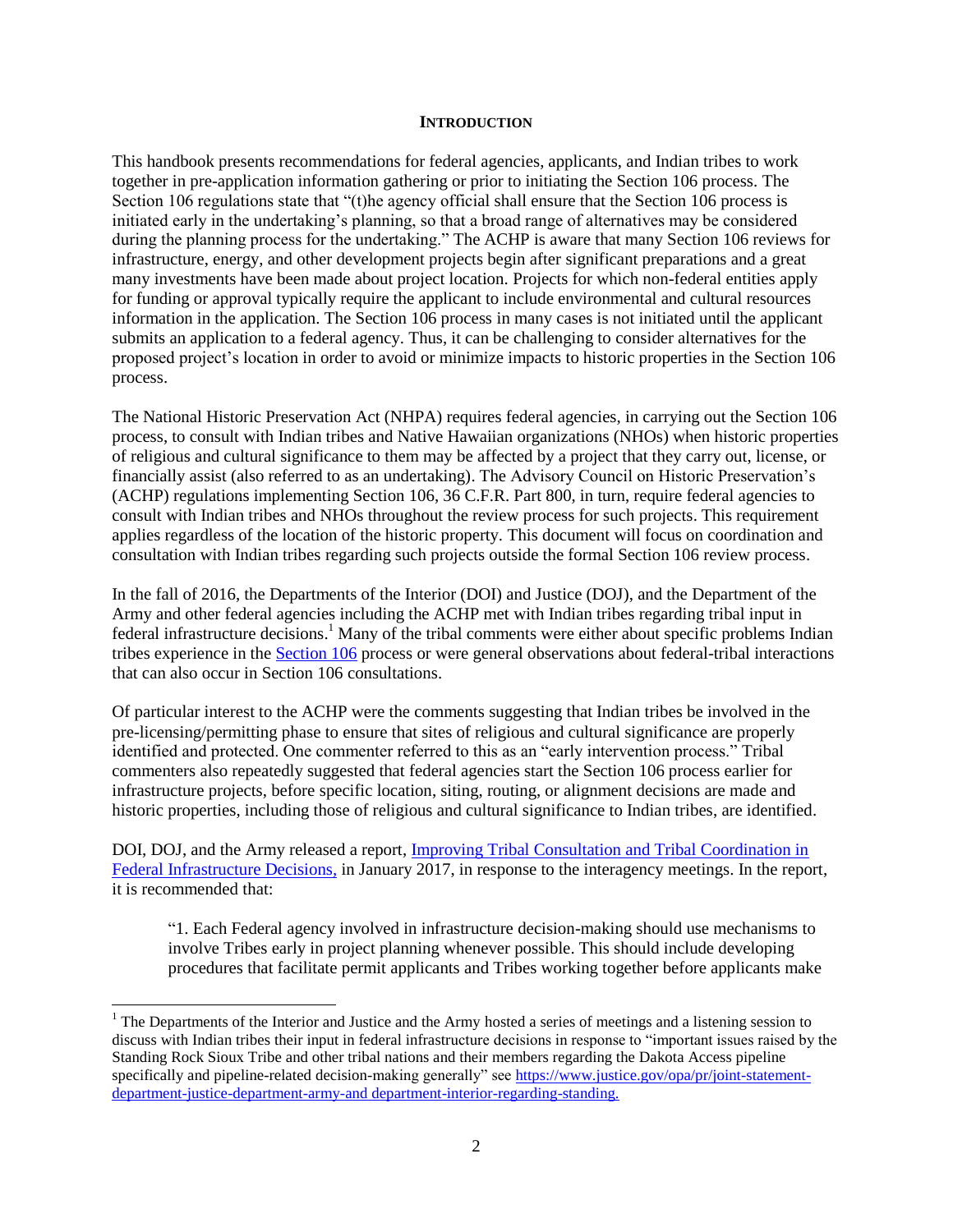siting decisions or other commitments that impede consideration of alternatives. Federal agencies should use programmatic, landscape-level planning mechanisms to ensure thoughtful and meaningful consultation on infrastructure projects.

2. Each Federal agency involved in infrastructure decision-making should develop and implement procedures for consulting with and including Tribes as early as possible in the NEPA and NHPA processes, including pre-decisional scoping discussions with Tribes."

In May 2017, the ACHP released its report, [Improving Tribal Consultation in Infrastructure Projects,](https://www.achp.gov/sites/default/files/reports/2018-06/ImprovingTribalConsultationinInfrastructureProjectsFinalApril272017.pdf) in response to the Section 106 issues raised in the interagency meetings. In the ACHP's report, it is recommended that:

"1. Federal agencies improve pre-application information about Section 106 and tribal consultation, and

2. Federal agencies encourage proactive planning by applicants that includes coordination with and information gathering from Indian tribes."

#### **ABOUT THESE RECOMMENDATIONS**

The recommendations in this document address early coordination with Indian tribes in order to improve the consideration and protection of historic properties, including those of religious and cultural significance, during infrastructure project planning by federal agencies and applicants for federal approvals or funding. Early coordination, or pre-application coordination, refers to the efforts an applicant should take to include Indian tribes in the project planning and pre-application work prior to submission of an application to the federal agency and the subsequent initiation of Section 106 review. It could also mean early project planning by a federal agency for a project the agency will carry out. The efforts taken by the applicant to facilitate early coordination with Indian tribes will vary depending on the circumstances of the project, the federal agency involved, tribal participation, and other factors specific to individual undertakings. This document provides recommendations for federal agencies, applicants, and Indian tribes regarding how to begin, facilitate, and participate in early coordination in a manner that should result in a more efficient and effective Section 106 process.

While these recommendations encourage applicants to coordinate with Indian tribes early in project planning and pre-application work, some Indian tribes may not be willing to work with project applicants for a variety of reasons including the fact that the applicant does not have the same responsibilities to Indian tribes as a federal agency does. Accordingly, some Indian tribes may only be willing to work with applicants when a federal agency is also involved. Applicants and federal agencies should not assume that an Indian tribe's unwillingness to participate in pre-application work signals a lack of interest by that tribe in the undertaking or in the effects an undertaking may have on historic properties of religious and cultural significance to them.

Early coordination can be beneficial for both the protection of historic properties and for efficiencies in the Section 106 review process. Typically, an applicant conducts pre-application environmental and cultural resources analyses in preparation for a permit, license, or funding application. This may be done to help inform a preferred project location. Therefore, if an Indian tribe waits to discuss concerns and offer views until federal review processes have been initiated, it may be much more challenging to modify the project's proposed location or alignment in order to avoid or minimize adverse effects to historic properties of religious and cultural significance. It is also beneficial for the applicant to be informed early of tribal historic preservation concerns. Regardless of pre-application coordination, in carrying out the Section 106 review, the federal agency is still required to invite all Indian tribes that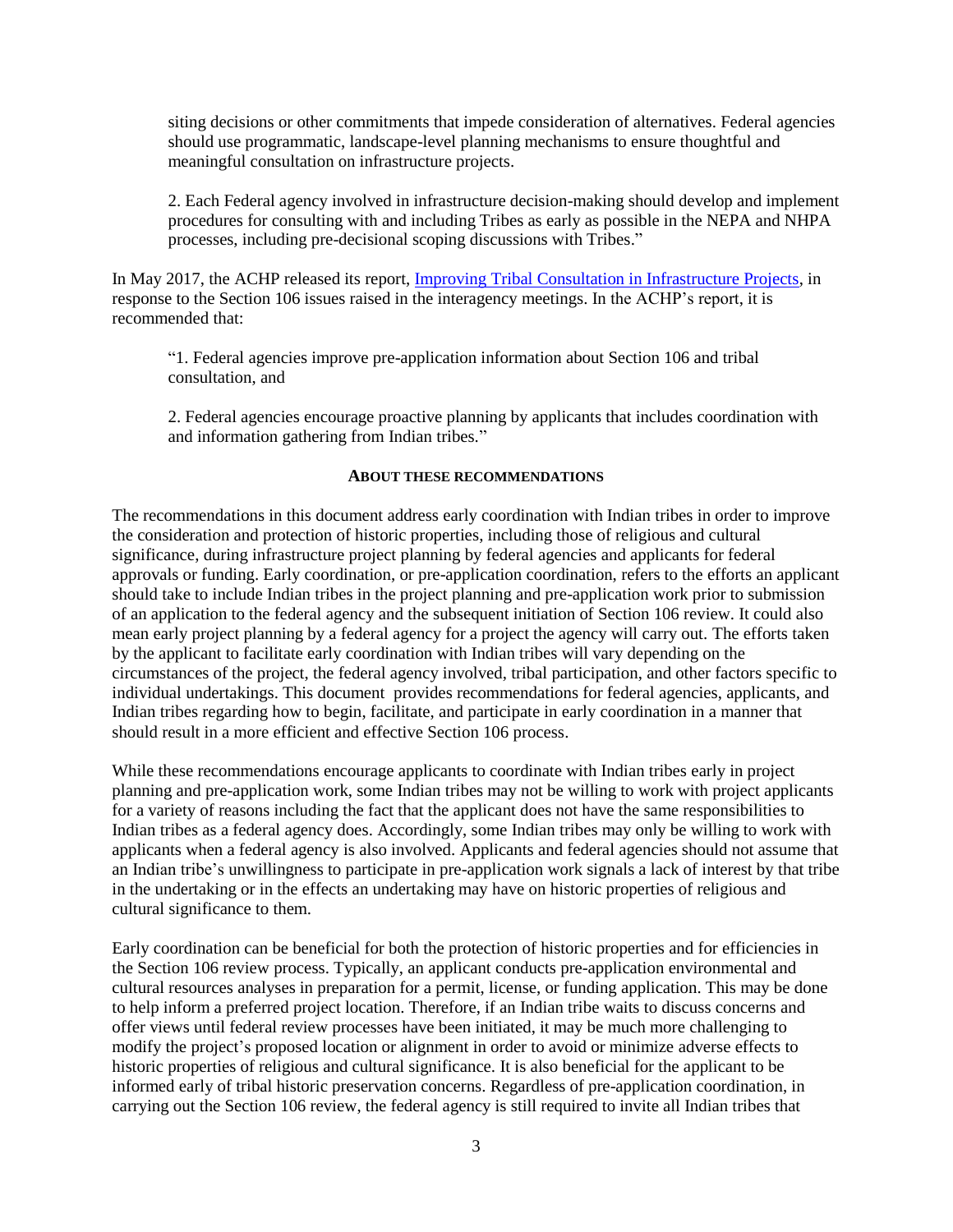attach religious and cultural significance to historic properties that might be affected by the undertaking to consult. Coordination in the pre-application phase does not substitute for this required consultation.

To realize efficient and effective compliance with Section 106 and in many cases, project planning, federal agencies should begin their own Section 106 consultation early in project planning and should assist applicants in coordinating with Indian tribes in pre-application processes, whenever possible. Overall, the goal is improved tribal involvement in infrastructure planning which, in turn, can lead to better preservation outcomes in the Section 106 process while achieving greater efficiencies in project planning.

#### **BACKGROUND**

In the preamble to the [NHPA,](https://www.achp.gov/sites/default/files/2018-06/nhpa.pdf) Congress asserts that:

the increased knowledge of our historic resources, the establishment of better means of identifying and administering them, and the encouragement of their preservation will improve the planning and execution of Federal and federally assisted projects and will assist economic growth and development.<sup>2</sup>

In 1992, important amendments to the NHPA clarified that properties of religious and cultural significance to Indian tribes could be eligible for listing on the National Register of Historic Places<sup>3</sup>. Additionally, amendments clarified that federal agencies, in carrying out their Section 106 responsibilities, must consult with any Indian tribe that attaches religious and cultural significance to historic properties that may be affected by a proposed undertaking.<sup>4</sup> The Section 106 implementing regulations, [36 C.F.R. Part 800,](https://www.achp.gov/sites/default/files/regulations/2017-02/regs-rev04.pdf) were subsequently amended in 1999 to reflect these clarifications in the NHPA.

Federal agencies have a responsibility to consult with Indian tribes during the Section 106 process when historic properties of religious and cultural significance to them might be affected by an undertaking.<sup>5</sup> The Section 106 implementing regulations clarify that this consultation requirement applies regardless of the location of the historic property<sup>6</sup> and that these historic properties are frequently located on "...ancestral, aboriginal, or ceded lands of Indian tribes…"<sup>7</sup>At this time, neither the NHPA nor its implementing regulations provide a definition of ancestral, aboriginal, or ceded lands. The federal agency is responsible for making a reasonable and good faith effort regarding identification of Indian tribes that shall be consulted in the Section 106 process on those lands.<sup>8</sup> However, relying on federal agency staff to identify which Indian tribes have had an association within a project area has resulted in inconsistent inclusion of Indian tribes in the Section 106 process for varying reasons. The lack of internal agency guidance regarding identification of and consultation with Indian tribes off-reservation is a contributing factor for this inconsistency.

This consultation process includes providing the Indian tribe with a reasonable opportunity to identify its concerns, advise the federal agency on identification and evaluation, articulate its views on effects to the historic property, and participate in the resolution of adverse effects. Federal agencies are also made

<sup>&</sup>lt;sup>2</sup> Section 1(b)(6) of the National Historic Preservation Act, Pub. L. No. 89-665, as amended by Pub. L. No. 96-515.  $3\frac{5 \text{ U.S.C. } }{302706(a)}$ .

<sup>4</sup> 5 U.S.C. § 302706(b).

<sup>&</sup>lt;sup>5</sup> 54 U.S.C. §302706(b)

 $6$  36 C.F.R. 800.2(c)(2)(ii)

<sup>7</sup> 36 C.F.R.  $800.2(c)(2)(ii)(D)$ 

 $8^{8}$  36 C.F.R. 800.2(c)(2)(ii)(A)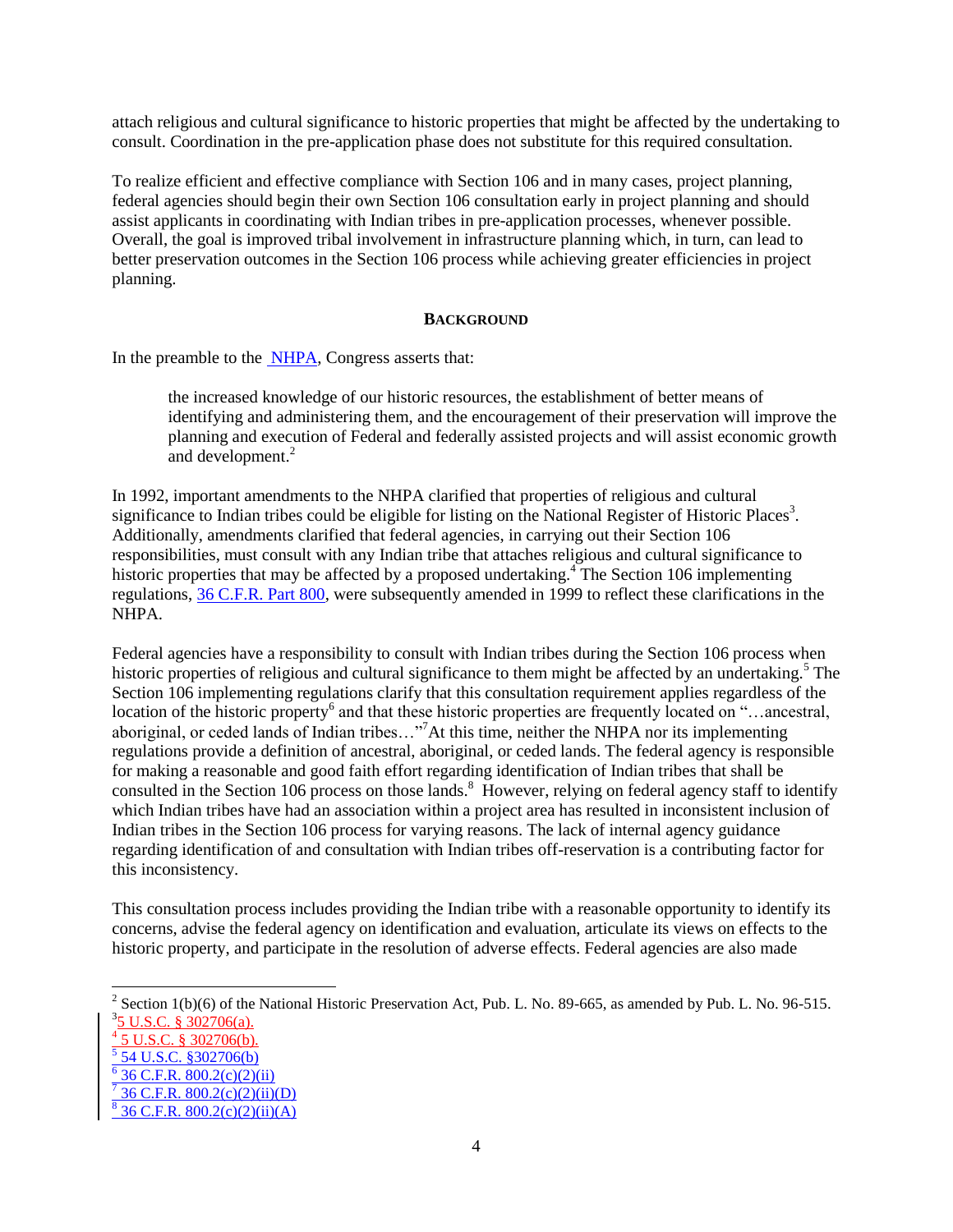aware that historic properties of religious and cultural significance are frequently located on the ancestral, aboriginal, or ceded lands of Indian tribes and that, regardless of location, federal agencies are required to consult with Indian tribes regarding these historic properties. Despite the integration of Indian tribes into the Section 106 process in a more systematic manner, many challenges still exist, as evidenced by the mentioned interagency meetings in late 2016.

### **EARLY CONSULTATION AND COORDINATION WITH INDIAN TRIBES**

Once a preferred project location has been selected, and project permitting, development, and construction planning are underway, it is much more challenging to consider location alternatives or redesign a project to avoid or minimize adverse effects to historic properties. This is especially difficult when the historic property is a landscape or covers a large area like some historic properties significant to Indian tribes. When project applicants and federal agencies are informed about the existence of historic properties of religious and cultural significance to Indian tribes early in project planning, opportunities to consider non-destructive alternatives are increased. Early coordination between the applicant and an Indian tribe, prior to initiation of the Section 106 process, may result in more acceptable outcomes for both parties. And, at the very least, it ensures better informed planning.

It is important to clarify that the ACHP is not suggesting applicants are authorized to carry out Section 106 review or government-to-government consultation with Indian tribes. Indian tribes, as sovereign nations, have a government-to-government relationship with the federal government. Therefore, federal agencies cannot unilaterally delegate their government-to-government consultation responsibilities to a non-federal entity without prior approval from the Indian tribe<sup>9</sup>. However, applicants are encouraged to communicate and coordinate with Indian tribes to identify historic preservation concerns during their preapplication planning and where applicable, federal agencies should assist applicants in doing so.

Pre-application efforts that are coupled with early Section 106 consultation will help provide the information necessary to more fully consider approaches and alternatives that may avoid or minimize adverse effects to historic properties of religious and cultural significance to Indian tribes.<sup>10</sup>

Even with early coordination efforts that include pre-planning and identification, the Section 106 process requires consultation with Indian tribes throughout the four-step process.

#### **FEDERAL AGENCIES**

While all federal agencies are required to consult with Indian tribes in the Section 106 process, there are significant differences between agencies regarding their inherent authorities and missions. These differences influence how each agency approaches and carries out tribal consultation. Because federal land managers operate on a fairly static land base, they have more opportunities than a permitting agency to interact and develop relationships with Indian tribes; they are more familiar with the nature of historic properties within the lands under their management; and, they are able to maintain databases of historic property information to aid in land management planning. In other words, federal land managers can be proactive regarding tribal consultation and historic preservation, even when they are considering a permit application.

Federal permitting or funding agencies, on the other hand, typically do not manage the lands affected by the projects requiring their permits and usually do not know in advance where projects will be proposed.

<sup>&</sup>lt;sup>9</sup> See *Limitations on the Delegation of Authority by Federal Agencies to Initiate Tribal Consultation under Section [106 of the National Historic Preservation Act](https://www.achp.gov/digital-library-section-106-landing/limitations-delegation-authority-federal-agencies-initiate)*

 $10^{10}$  36 CFR § 800.1(c)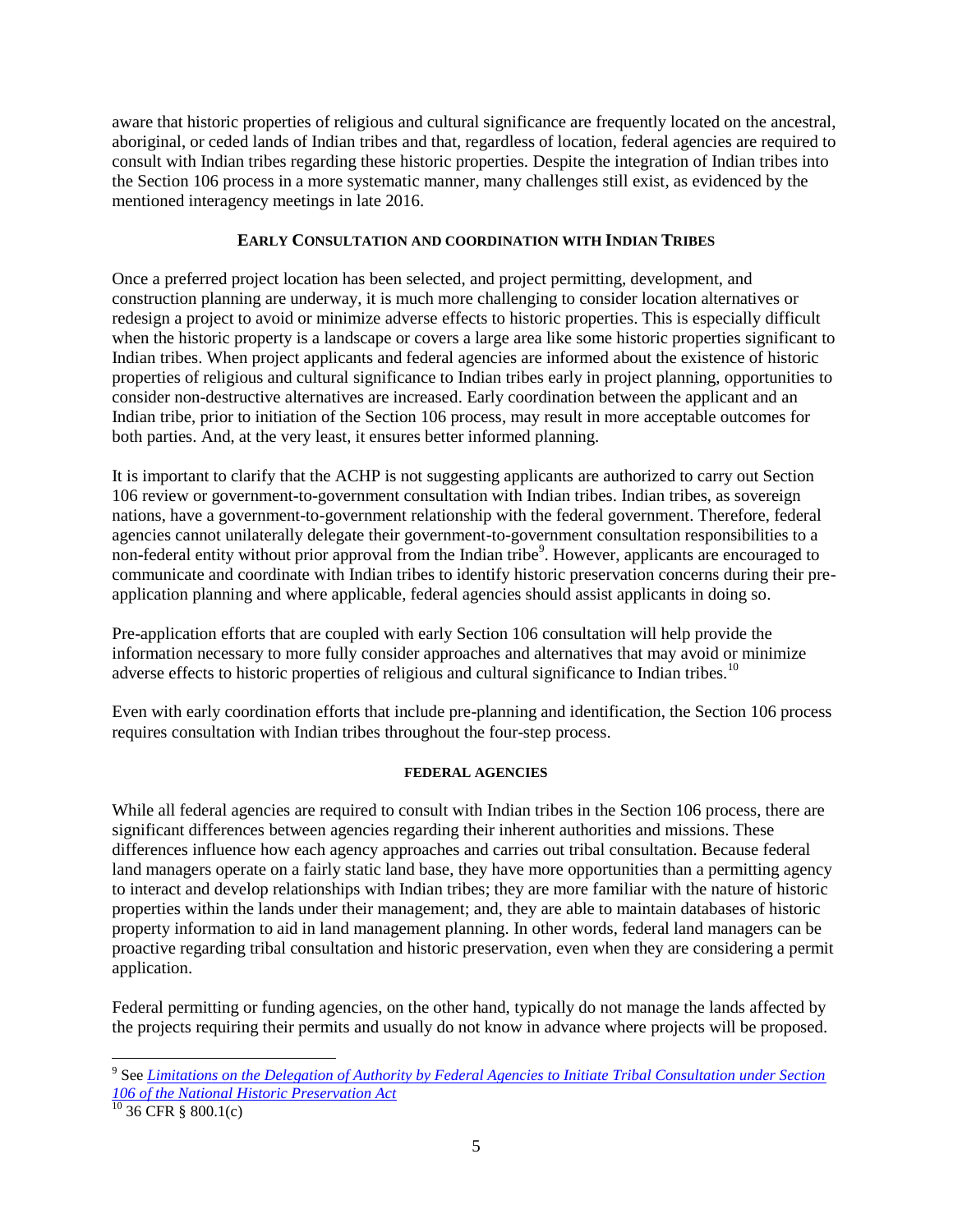Nevertheless, permitting and funding agencies can engage in some planning and develop proactive measures to improve tribal consultation and historic preservation reviews. They can also encourage prospective applicants to take useful steps toward early coordination with Indian tribes and gather information about areas of tribal concern to inform project siting.

Despite the differences in authorities and missions, all federal agencies can work toward developing relationships with Indian tribes. In [Recommendations for Improving Tribal-Federal Consultation](https://www.achp.gov/sites/default/files/guidance/2018-06/RecommendationsforImprovingTribal-FederalConsultation14Sep2015.pdf)*,* the ACHP suggested that "the foundation for resolving most, if not all, challenges facing Section 106 participants is a solid and productive working relationship." The ACHP also recognized that "…developing and maintaining working relationships with Indian tribes may be particularly challenging for funding, licensing, and permitting agencies that do not have a local or regional presence. Nevertheless, some agencies have managed to do so by attending national and regional meetings and conducting regular outreach to tribes."

#### **Federal Land Managers**

Many federal land managers have consultation or protocol agreements with Indian tribes in place as well as general preservation planning tools. These tools, when actively implemented, can help inform federal agencies about tribal concerns when the agency considers approvals for applicant-driven projects. Even when federal agencies have such tools in place, there are often challenges in the meaningful consideration of historic properties of religious and cultural significance to Indian tribes. Therefore, federal land managers may benefit from some of the suggestions offered for applicant-driven projects.

Federal land managers often have vast tracts of land to manage that include numerous resources and competing interests. As a result, limited funding plays a part in the capacity of an agency to conduct inperson meetings, host field visits, and engage in conferences and other professional venues. Applicants should also be aware of both the federal agency and tribal limitations of time and funding, and be aware that their project is one of many governmental concerns being balanced by their federal and tribal counterparts.

Federal agency personnel need to be clear and honest about their agency's capacity when consulting with Indian tribes. However, federal agencies often find ways to creatively use their existing authorities to work with their partners in a mutually beneficial manner. The examples below highlight some achievements federal agencies and Indian tribes have had when they took advantage of funding and/or project opportunities to share information and resources in a manner that would benefit both parties.

#### **Examples of federal land management tools**:

- The Bureau of Land Management (BLM) developed an ethnographic report for western Montana with the local Indian tribes. The Indian tribes were contracted to develop a Geographic Information System database that included recorded sites, place names, and site-specific oral history information. The Indian tribes also conducted additional survey in high priority areas. This tool identified data gaps; showed the variability in previously recorded archaeological site types and tribal information; developed relationships between BLM and the Indian tribes; fulfilled project review requirements for BLM for several projects; will expedite future reviews; and, will inform future decision making.

- The U.S. Forest Service entered into a cost-share contract with the Confederated Salish and Kootenai Tribes for a Tribal Liaison. It provides for an on-site tribal member, as part of the consultation protocol, to serve as the communication conduit and voice for the tribe regarding historic properties of religious and cultural significance within that forest. It also includes project review mechanisms and process protocols, thereby providing predictability for both the Forest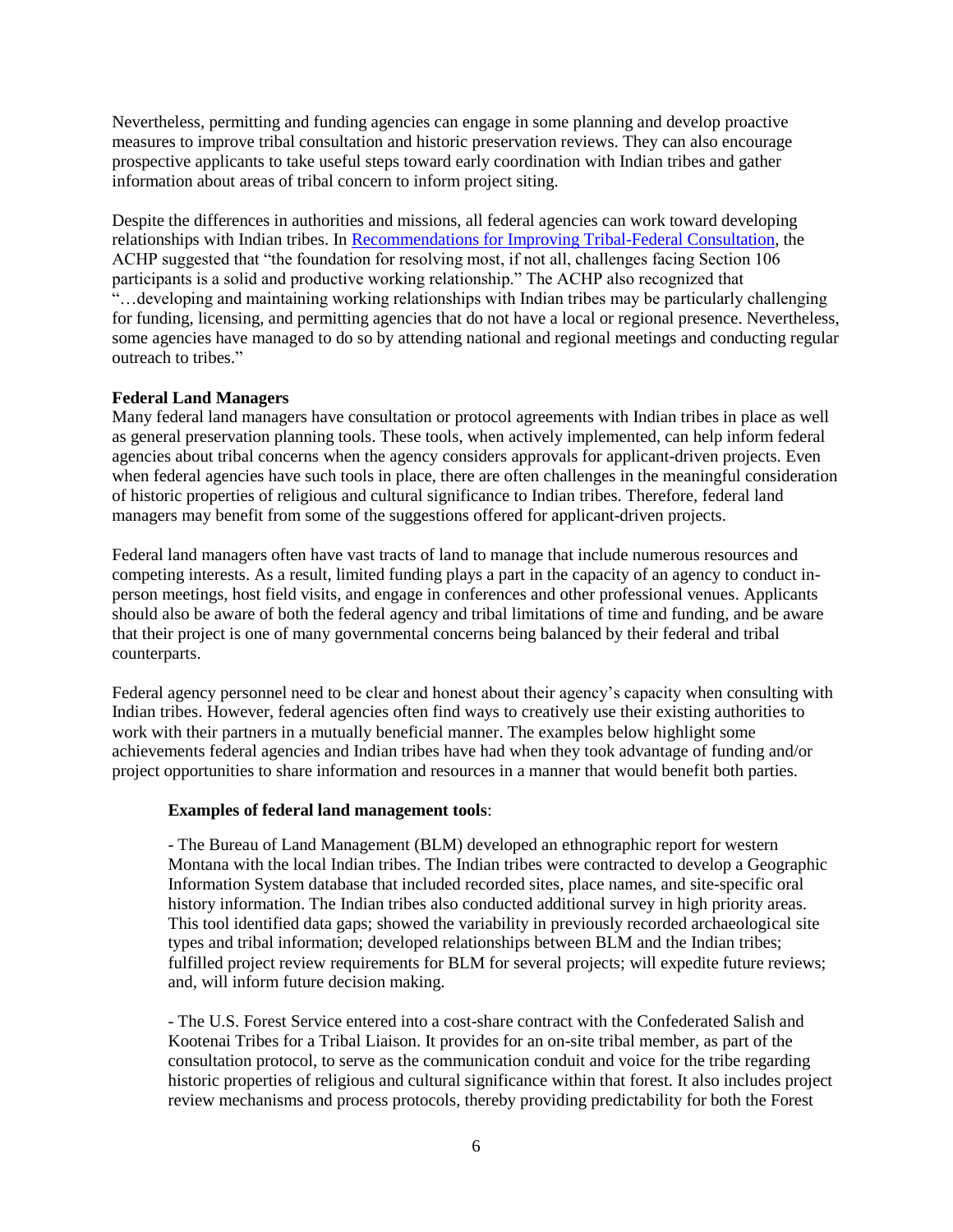Service and the tribe; the Forest Service benefits by having on-site assistance for surveys rather than having to contract for seasonal employees each year.

- Glacier National Park has a [Protocol for Ice Patch Artifacts in the Field, Lab/Analysis, and](http://glaciericepatch.org/resources/2011-Glacier-Ice-Patch-Project-artifact-protocols.pdf)  [Transport Actions](http://glaciericepatch.org/resources/2011-Glacier-Ice-Patch-Project-artifact-protocols.pdf) with the Confederated Salish and Kootenai Tribes and the Blackfeet Nation for the identification and handling of certain cultural items. This protocol developed from a Cultural Resource Management Group that was formed to undertake ice patch archaeology and paleo ecological studies throughout the park. Parameters on recordation and analysis of culturally sensitive items and human remains were jointly developed. The goal included expediting field reviews in the absence of tribal participants and ensuring sensitive handling of tribal heritage items.

#### **Federal Funding, Permitting, or Licensing Agencies**

The nature of federally permitted, licensed, approved, or funded projects presents unique challenges for an agency's ability to plan for the long term and develop relationships with Indian tribes. Perhaps the greatest challenge is that the federal agency issuing the permit, license, or approval or providing funding is not the project proponent and, thus, is generally in a reactive rather than proactive position. As a result, these agencies may be less likely to develop ongoing relationships with Indian tribes; are less familiar with the land base; and have less first-hand knowledge of the resources on the landscape with a proposed project location.

While these are real and significant challenges, all federal agencies can take proactive steps to develop relationships with Indian tribes and encourage applicants to coordinate with Indian tribes. Some agencies have a presence in a specific set of states or in a region of the country. Developing relationships with the Indian tribes with ancestral ties to lands in the area where they work is similar to what some land managing agencies do. Relationship-building with Indian tribes can include attending conferences, developing consultation protocols, and coordinating with Indian tribes on projects when opportunities become available. Even federal agencies with nationwide programs can make themselves known to Indian tribes and can establish some level of relationship with them.

The ACHP understands that federal agencies are often not aware of an applicant's proposed plans until the applicant is well into project planning and seeks federal approval or funding. However, federal agencies can take steps to better inform potential applicants of both Section 106 requirements and the benefits of early coordination with Indian tribes. Agencies should consider developing measures such as program alternatives that make federal decision making more efficient and include tribal input before applicants make investments or arrangements that narrow alternatives (or make them much less palatable) before the Section 106 has even begun. Federal agencies should also consider developing communication tools for applicants and making information about tribal outreach readily available along with preapplication information.

#### **Examples of federal funding, permitting, or licensing agency management tools**:

- The Natural Resources Conservation Service (NRCS) in South Dakota receives hundreds of Environmental Quality Incentive Program and other program applications each year. However, NRCS staff is usually unaware of which application will receive funding until shortly before the applications are ranked and selected. With limited staff and undertakings located throughout the state requiring simultaneous review, the NRCS is restricted in its capacity to routinely coordinate field visits with Indian tribes under Section 106 at the project application phase, not only due to the sheer number of applications, but also because many of the projects may not be funded. As a proactive tool, NRCS staff began plotting all of the higher ranked applications' (those likely to be funded) locations on a map and provided this information to Indian tribes with an explanation of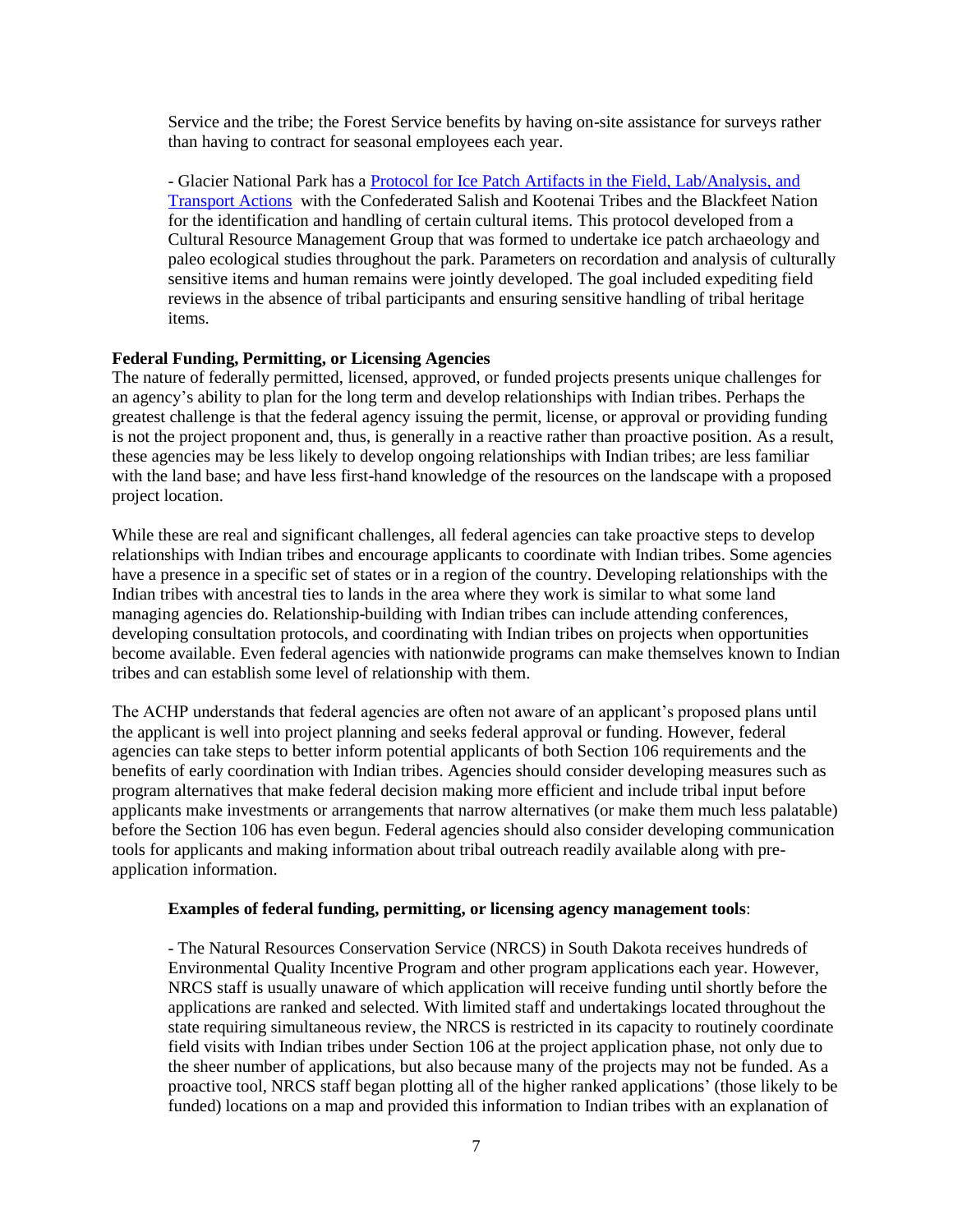the pending ranking selection process, proposed type of conservation activities that may occur, and described the NRCS' Section 106 process following ranking, consultation, and contract signing. This information is provided to all in-state and out-of-state Indian tribes known to have an ancestral tie to the state. Indian tribes are provided the opportunity to identify specific locations of concern or historic properties of religious and cultural significance early in the planning process to better facilitate the Section 106 process once initiated.

- Consultation agreements or protocols are often developed by federal land managers but can be an equally effective tool for funding or permitting agencies. For example, many state divisions of the Federal Highway Administration (FHWA) have entered into [consultation agreements](https://www.achp.gov/sites/default/files/2017-01/TCC.pdf) with the state departments of transportation and Indian tribes that allow for the state to carry out tribal consultation. In most cases, FHWA enters the Section 106 review process only when there are conflicts.

- State offices of NRCS have entered int[o Prototype Programmatic Agreements](https://www.achp.gov/nrcs) with individual Indian tribes that outline how the Section 106 review process will occur on tribal lands in an effective and predictable manner. Efficiencies agreed upon include developing a list of undertakings with no potential to cause an effect to historic properties, determining points-ofcontact, preferred notification method (digital vs. paper), specific areas of tribal concern, reporting methods, and comment and review timeframes.

#### **PROACTIVE STEPS ALL FEDERAL AGENCIES, APPLICANTS, AND INDIAN TRIBES CAN TAKE**

#### **1. Develop Relationships**

The foundation for resolving most, if not all, challenges facing Section 106 participants is a solid and productive working relationship. Solutions tend to have a much better chance of success when they are developed in cooperation and coordination with affected parties. Relationships can also lead to more effective collaboration and offer a forum in which potential conflicts can be addressed. The ACHP has seen, time and again, that when federal agencies, applicants, and Indian tribes commit to working together to find mutually acceptable solutions, historic preservation thrives and project reviews proceed more expeditiously.

In working with an Indian tribe, it is helpful to develop an understanding of the Indian tribe's governmental structure. Many tribal governments include their cultural programs, legal offices, tribal leadership, and elders in their historic preservation review process. These groups may have infrequent meeting dates or seasonal availability. Asking the tribe which individuals or programs will represent the Indian tribe in project review can help reduce confusion and allow for better planning and coordination between parties. It can be helpful for a federal agency or applicant to offer presentations to tribal leadership and staff about its organization and mission. It may also be helpful to attend public events hosted by the Indian tribe to learn about the government, history, and culture of the Indian tribe. The ACHP recognizes that developing and maintaining working relationships with Indian tribes may be particularly challenging for funding, licensing, and permitting agencies that do not have a local or regional presence. Nevertheless, some agencies have managed to do so by attending national and regional tribal conferences and meetings and by conducting regular outreach to tribes. The [National Association of](http://nathpo.org/wp/)  [Tribal Historic Preservation Officers,](http://nathpo.org/wp/) the [National Congress of American Indians](http://www.ncai.org/) and the [United South](http://www.usetinc.org/)  [and Eastern Tribes](http://www.usetinc.org/) host national and regional conferences that include regular attendance by tribal government and cultural leaders.

Many federal agencies do have either an individual or an office devoted to tribal relations. Even if these staff or offices are not organizationally situated in the permitting or funding office, federal agencies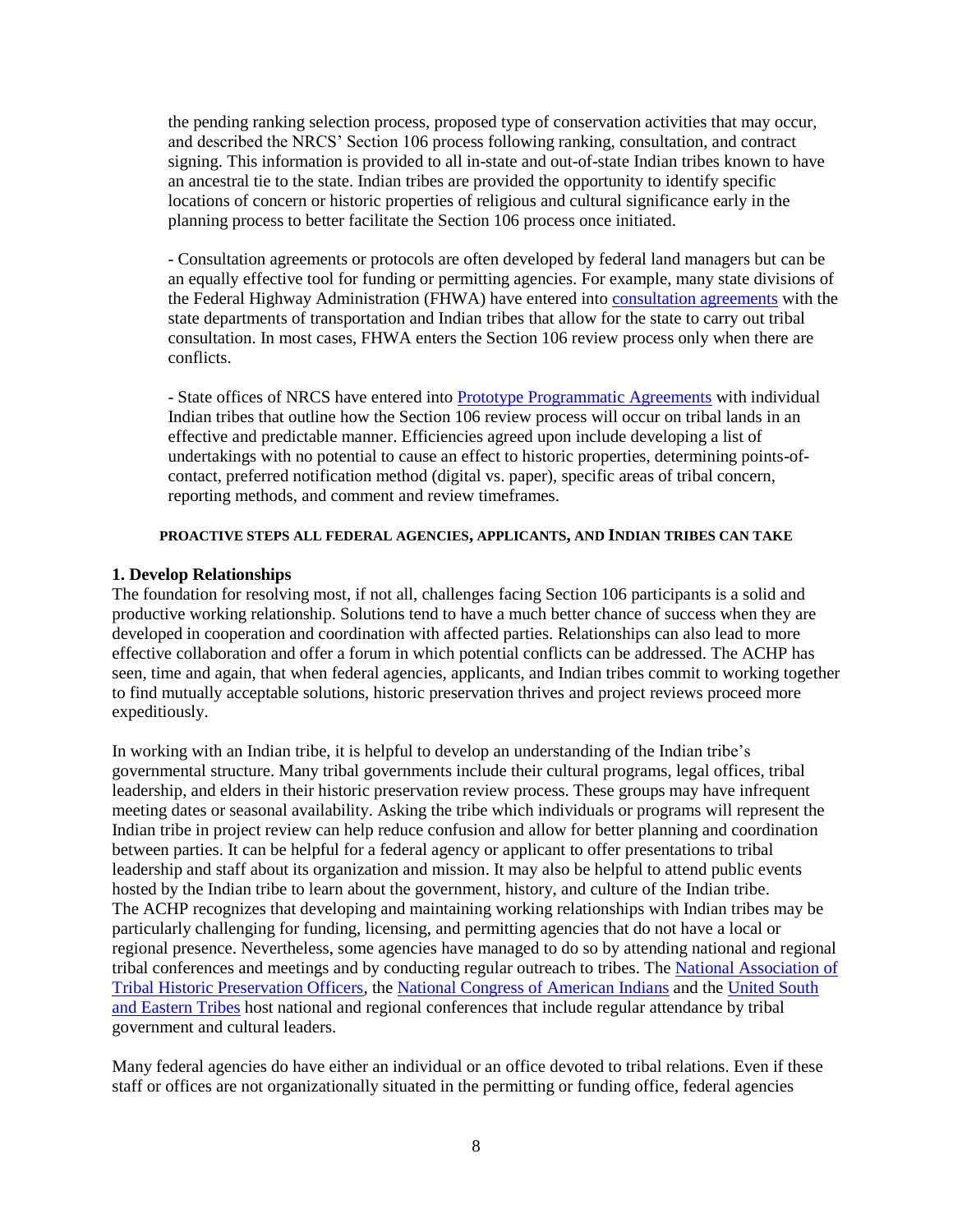should establish mechanisms to allow such staff or offices to be available to assist others in the agency in developing relationships and working with Indian tribes.

One way to build relationships is to meet on an annual (or other interval) basis outside of project consultation to discuss and resolve, where possible, project planning, consultation strategies, and other issues that arise in Section 106 consultation. This has proven an effective tool for improving consultation among all parties, especially between federal agencies and Indian tribes. The Forest Service has co-hosted the annual "To Bridge A Gap" conference with Indian tribes for many years. It has grown to include other federal agencies, State Historic Preservation Officers (SHPOs), and others and is considered by many to be a model for building and improving relationships. Similarly, many military installations host annual government-to-government meetings with tribal leaders to discuss installation-specific issues. The FHWA, North Dakota Department of Transportation and multiple Indian tribes have created and signed a Programmatic Agreement creating the [Tribal Consultation Committee](https://www.environment.fhwa.dot.gov/env_topics/historic_pres/case_studies/nd_pa.aspx) which meets twice a year in order to discuss transportation projects. Similarly, many NRCS Field Offices meet annually or bi-annually with local Indian tribes to review pending undertakings and to review prior activities.

Applicants can create and maintain effective working relationships with Indian tribes as well. For example, NextEra Energy recently informed the ACHP of its efforts to develop a tribal outreach program for early coordination efforts with Indian tribes (see Appendix B). NextEra noted that regardless of the location or type of project being pursued, relationships and trust between federal agencies, applicants, and Indian tribes are built over time. Applicants that employ consistent approaches during tribal outreach and project participation with Indian tribes are likely to find such actions help facilitate those relationships.

# **2. Agreements**

Federal agencies can enter into agreements with Indian tribes that outline mutually acceptable consultation strategies. Federal agencies can also enter into agreements with Indian tribes to outline how applicants can coordinate with or collect information from the tribes. Such agreements could define those actions that are acceptable for an applicant to carry out; how the agency will consider the information gathered from early coordination in the Section 106 process; and, can clarify that early coordination does not substitute for consultation between the federal agency and Indian tribe (see earlier discussion regarding government-to-government consultation). The Section 106 regulations provide for an Indian tribe to "enter into an agreement with an agency official… [that] may cover all aspects of tribal participation in the section 106 process…[and] may grant the Indian tribe or Native Hawaiian organization additional rights to participate or concur in agency decisions…"<sup>11</sup>

Partnering with Indian tribes beyond project-specific consultation can lead to efficiencies and greater predictability in the review process. The process to develop an agreement, which is done with the full participation and consent of Indian tribes, can also lead to or strengthen existing relationships between federal agencies and Indian tribes.

Similarly, applicants and Indian tribes can work to develop agreements to guide their interaction. This document does not need to bind parties in the Section 106 process but can help during early coordination in many of the same ways that a federal agency consultation protocol does with Indian tribes. Points of contact, areas of interest, data sharing method (electronic vs. paper), ways to keep sensitive information confidential, and response timeframes are some of the items that an applicant and an Indian tribe could agree on.

Indian tribes have a long history of entering into agreements with federal and/or state agencies outside of the Section 106 process. Public Law 93-638 allows for federally recognized Indian tribes to acquire

 $11$  36 CFR § 800.2(c)(2)(ii)(E)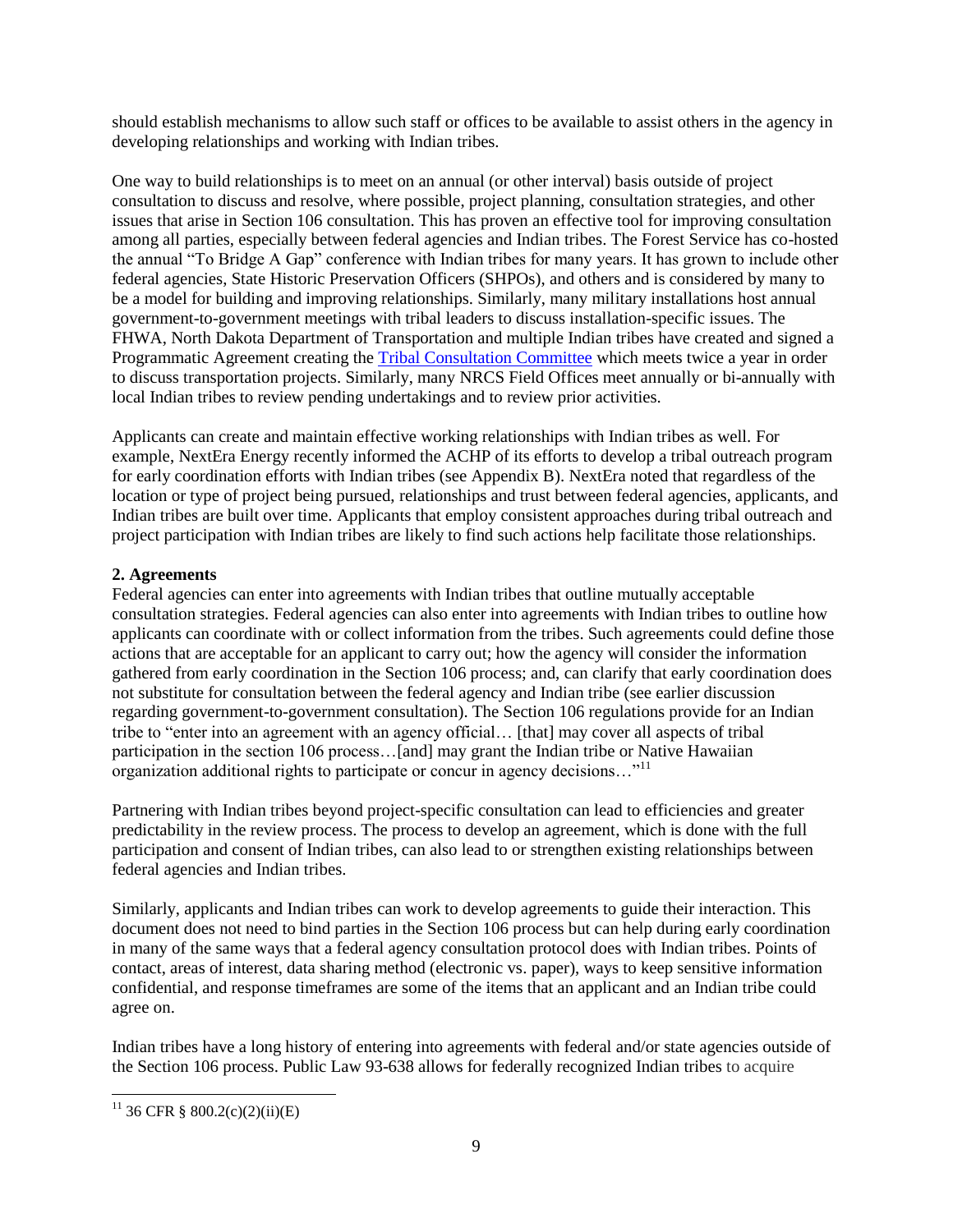increased control over the management of federal programs that impact their members, resources, and governments<sup>12</sup> including real estate, health care, law enforcement, and other land and resource management functions<sup>13</sup>. Agreements between Indian tribes and states include gaming compacts<sup>14</sup>, wilderness management<sup>15</sup>, and health and safety agreements<sup>16</sup>. Indian tribes also enter into partnership agreements with local governments and private entities for economic development purposes<sup> $17$ </sup>, social programs<sup>18</sup>, and for other local concerns and issues.

#### **3. Use Available Resources to Identify and Contact Interested Indian Tribes**

Federal agencies and applicants should consider using the U.S. Department of Housing and Urban Development (HUD) [Tribal Directory Assessment Tool \(TDAT\).](https://egis.hud.gov/tdat) This online directory was developed by the Office of Environment and Energy to help users identify Indian tribes that may have an interest in the location of a HUD-assisted project. It is available to the public and can be used by anyone who needs to identify Indian tribes with an interest in a particular county. It also provides tribal contact information, but it should be noted that there are some gaps in the information it contains. While HUD attempts to keep the database updated, there may be inadvertent errors. With these caveats in mind, it is still the only publicly available comprehensive source of information about Indian tribes' areas of interest.

Many states have committees or commissions on Indian affairs that maintain information about which Indian tribes have ancestral ties in that state or that may be able to help applicants identify Indian tribes to be consulted. A list of state committees and commissions is maintained online by th[e National](http://www.ncsl.org/research/state-tribal-institute/state-tribal-relations-committees-and-commissions.aspx)  [Conference of State Legislatures.](http://www.ncsl.org/research/state-tribal-institute/state-tribal-relations-committees-and-commissions.aspx)

NRCS has recently released a guidance document, *[Tribal Ancestral Lands Consultation Under the](https://directives.sc.egov.usda.gov/viewerFS.aspx?hid=42470)  National Historic Preservation Act – [Guidance for Natural Resources Conservation Service Employees](https://directives.sc.egov.usda.gov/viewerFS.aspx?hid=42470)*, addressing identification of and consultation with Indian tribes on ancestral lands. A primary purpose of the guidance was to outline "how NRCS can effectively manage projects that incorporate Indian Tribe input acquired through consultation, and complete the NHPA Section 106 review process in a timely manner.<sup>"19</sup> A key to developing and implementing this guidance relied on NRCS developing a definition of ancestral lands that was consistent with the NHPA and its implementing regulations and was inclusive enough to capture the concepts of ancestral, aboriginal, and ceded lands:

Ancestral Lands —Areas, whether discrete or continuous, where Indian Tribes, NHOs, or their members have affiliation. These are areas that have cultural, historical, spiritual, subsistence, or ceremonial significance ascribed to them. An Indian Tribe's or NHO's physical connections to these areas may or may not persist into the modern era; an ongoing physical connection to an area is not required for a site to have religious and cultural significance. Ancestral lands are defined by Indian Tribes or NHOs based on their knowledge of their history and connections with that area.<sup>20</sup>

While this definition and the accompanying guidance may not serve everyone, it provides an example of an agency's identification of and interactions with Indian tribes in their ancestral lands during the Section 106 process.

 $12$  https://www.doi.gov/ost/tribal\_beneficiaries/contracting

<sup>&</sup>lt;sup>13</sup> https://www.fws.gov/alaska//external/native\_american/Living\_Working\_Together\_10-06-15b.pdf

<sup>&</sup>lt;sup>14</sup> https://www.nigc.gov/general-counsel/indian-gaming-regulatory-act

<sup>15</sup> http://www.csktribes.org/natural-resources

<sup>&</sup>lt;sup>16</sup> https://www.gov.ca.gov/wp-content/uploads/2017/09/Final\_Jamul\_Indian\_Village\_Compact\_8.8.16.pdf

<sup>17</sup> http://www.rsic.org/about-3/business-enterprises-and-economic-development/

<sup>&</sup>lt;sup>18</sup> http://www.valleyjournal.net/Article/19324/CSKT-Council-approves-free-use-permit-for-club

<sup>&</sup>lt;sup>19</sup> Title 190, Subpart A, Part 315.1

 $20$  Title 190, Subpart A, Part 315.3.G.(i)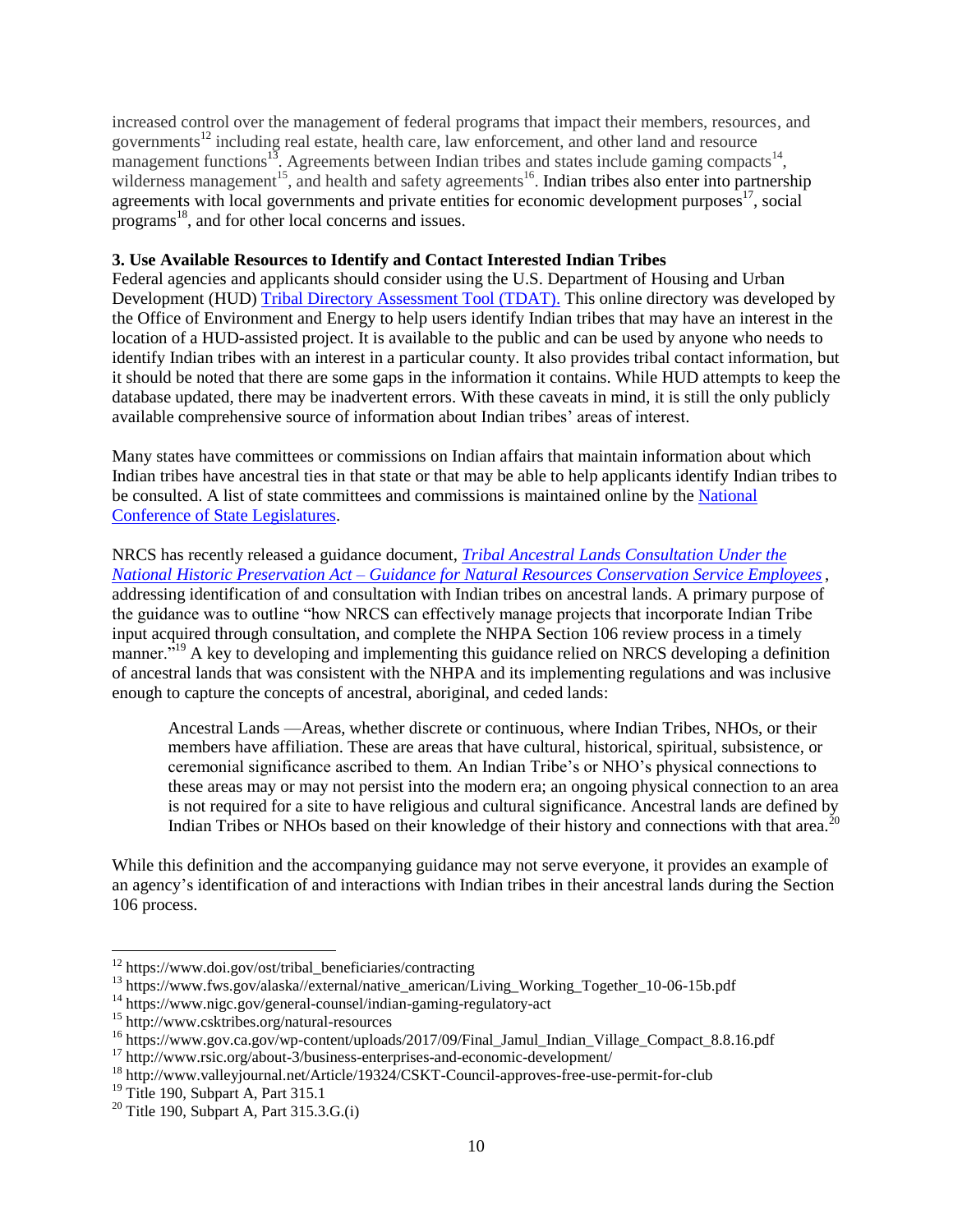#### **PROACTIVE STEPS FEDERAL AGENCIES CAN TAKE**

#### **1. Educate and Inform Applicants**

Many federal agencies interact with industry-wide associations and present at their meetings, an excellent way to reach out to potential applicants about federal historic preservation requirements. Most industry associations also publish newsletters and host conferences or meetings in which innovations and new information are shared. Federal agencies can include information about Section 106 and federal historic preservation responsibilities in such trade publications. Some federal agencies offer training on cultural resources and historic preservation. For example, the Federal Energy Regulatory Commission offers regular training, which includes a segment on cultural resources and historic preservation requirements, and is open to all: industry, contractors, federal/state representatives, non-governmental organizations, and Indian tribes.

Federal agencies can also develop brief information papers about their historic preservation and tribal consultation responsibilities. These can be posted online and handed out at conferences and in-person meetings. Some NRCS Field Offices provide applicants for grants and technical assistance *information* [regarding the Section 106](https://www.nrcs.usda.gov/Internet/FSE_DOCUMENTS/stelprdb1082438.pdf) process and its role in their application process.

#### **2. Facilitate Applicant Coordination with Indian Tribes**

Federal agencies should consider reaching out to Indian tribes to discuss ways to ensure tribal historic preservation interests and concerns can be accommodated through early coordination with the applicant. The discussions should lead to mutually acceptable protocols for communication, information sharing, and resolution of potential conflicts. Such an initiative could be national, regional, or project-specific depending on the scope of the federal action or program. While consensus may not be possible, these discussions will give federal agencies and applicants insights into the kinds of issues that may arise in project planning.

Agencies should also consider facilitating or participating in discussions between industry associations and Indian tribes. For example, the Federal Communications Commission participated in long-term discussions among several telecommunications industry associations and the United South and Eastern Tribes that resulted in solid working relationships between many tribes in the eastern United States and telecommunications companies. $21$  As another example, the Army Corps of Engineers sometimes hosts pre-application meetings with applicants and can consider inviting interested Indian tribes to these meetings, particularly when an Indian tribe is uncomfortable working with an applicant in the preapplication process.

Most importantly, federal agencies with pre-application procedures should provide clear instructions and expectations regarding applicant coordination with Indian tribes in the pre-application information. Many  $f$ ederal agencies have pre-application information<sup>22</sup> on their websites and should ensure that it includes instructions regarding when and how applicants should contact Indian tribes as well as information on etiquette and protocol.

Federal agencies should consider the following ways to assist their applicants' interaction with Indian tribes:

• Provide template letters that ensure applicant correspondence is respectful and efficient. Template letters can also ensure the applicant is addressing the relevant topics using correct terminology.

l <sup>21</sup> [https://apps.fcc.gov/edocs\\_public/attachmatch/DOC-253516A2.pdf](https://apps.fcc.gov/edocs_public/attachmatch/DOC-253516A2.pdf)

<sup>&</sup>lt;sup>22</sup> [https://www.blm.gov/policy/im-2011-061;](https://www.blm.gov/policy/im-2011-061) [https://www.ferc.gov/industries/gas/enviro/guidelines/cultural](https://www.ferc.gov/industries/gas/enviro/guidelines/cultural-guidelines-final.pdf)[guidelines-final.pdf;](https://www.ferc.gov/industries/gas/enviro/guidelines/cultural-guidelines-final.pdf) <https://www.boem.gov/2015-047/>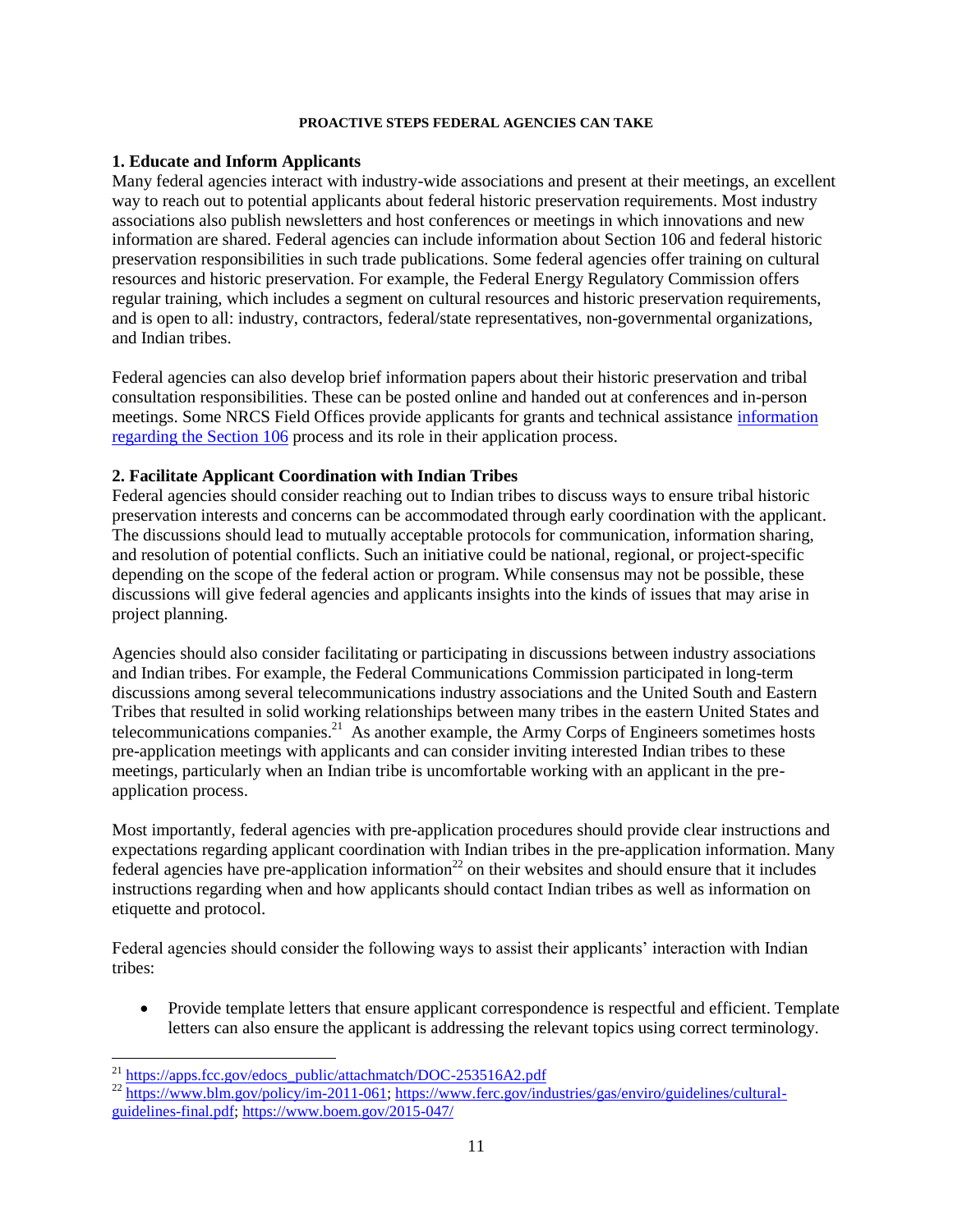- Ensure applicants understand that they are engaging with a sovereign nation and should expect to work with staff and not tribal leaders. In the event they engage at a higher political level, tribal leaders are to be addressed as any head of state should be addressed.
- Correspondence examples can show applicants how to clarify that pre-application coordination is being initiated, not federal agency consultation. Developing a "roadmap" that identifies where the applicant's pre-application efforts fit into the larger Section 106 process would provide clarity to all parties.
- Make sure the initial letter identifies which federal agency or agencies will ultimately be involved (and the Section 106 lead agency, if one has been so designated in situations where multiple federal agencies may be involved in a single undertaking) and explain how the Indian tribe can contact those agencies about the pre-application process and any other concerns related to the proposed project.
- Guide applicants to ask the Indian tribe whether it has any concerns about the project and its location rather than requesting a tribe first identify sites of concern or interest. The applicant should also ask if the Indian tribe is willing to work with the applicant to discuss historic properties of religious and cultural significance.

Clear guidance and sample communications can reduce the possibility of confusion and conflicts and hopefully lead to productive working relationships between applicants and Indian tribes.

# **3. Share Documentation Efficiently**

l

A key to effective early coordination is ensuring that all parties, including Indian tribes, receive timely and adequate project documentation. The agency should assist applicants in understanding what information is necessary to send in order for Indian tribes to effectively participate during pre-application coordination. To the extent possible, information should include the purpose to be served by the proposed project, maps with descriptions of the proposed project that clearly illustrate potential project footprint(s), staging area(s), access road(s), and/or project alignment(s). Additional information should include a timeline for the review process, points-of-contact, and hyperlinks to any information that may be available online.

As a matter of efficiency, many agencies use documentation developed for National Environmental Policy Act (NEPA) compliance in the Section 106 process, and the ACHP and the Council on Environmental Quality encourage such use to facilitate Section 106 consultation<sup>23</sup>. However, it can be difficult for consulting parties with limited or no staff, such as Indian tribes, to wade through extensive documentation. Therefore, it is helpful to highlight the information relevant to the Section 106 process in the NEPA documentation. Information relevant to an Indian tribe's historic property concerns may not always be captured solely in the cultural resources section of a NEPA document. Traditional cultural properties and other sites of religious and cultural significance may include botanical, geological, and or aquatic resources.

Additionally, if all parties agree, using electronic submission of documentation rather than mailing paper copies can save time and resources. Agreed upon protocols for sharing documents and information may be reached through a consultation agreement. This can include specifying who should receive documents; who is responsible for commenting; and timeframes for responses. Any efficiency that can be identified and agreed upon is constructive and can be documented in the protocol.

<sup>&</sup>lt;sup>23</sup> [https://www.achp.gov/digital-library-section-106-landing/nepa-and-nhpa-handbook-integrating-nepa-and-section-](https://www.achp.gov/digital-library-section-106-landing/nepa-and-nhpa-handbook-integrating-nepa-and-section-106)[106](https://www.achp.gov/digital-library-section-106-landing/nepa-and-nhpa-handbook-integrating-nepa-and-section-106)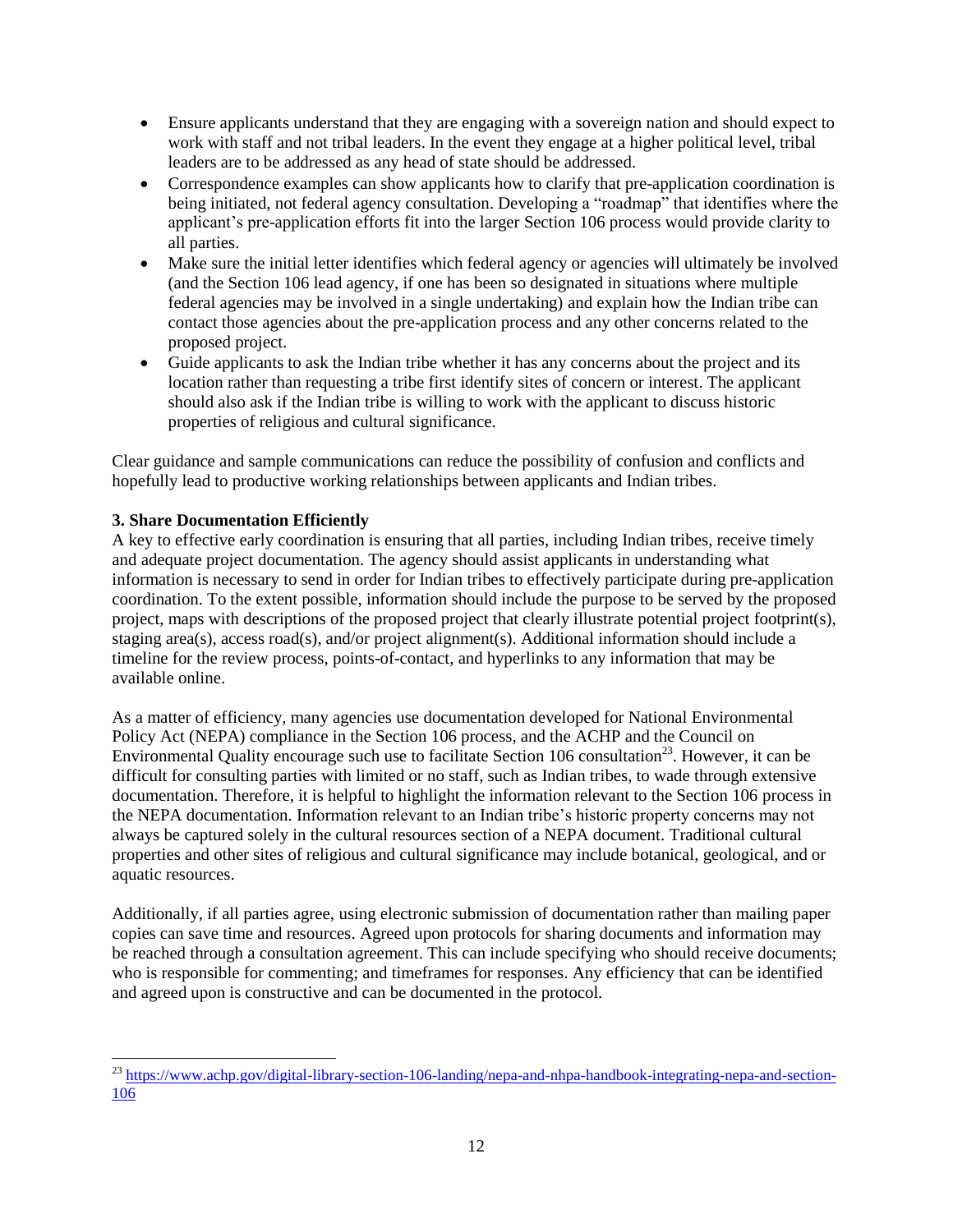### **4. Consult Early in Project Planning**

Federal agencies should begin their own tribal consultation as early as possible, whether the undertaking is to be carried out by the agency or an applicant. During the scoping stage, while alternatives and project areas are being determined, the federal agency should make clear to Indian tribes if it is asking for input on a wide "study area" from which a more focused array of alternatives will later be screened. Transparency in the decision-making process is necessary for all parties to have the opportunity to be effective, and federal agencies should not assume that Indian tribes have a working knowledge of the alternatives available.

Despite any early coordination between the applicant and Indian tribe, the federal agency is still required to consult with the Indian tribe during the Section 106 process. In Section 106 consultation, the federal agency should verify information submitted by the applicant, particularly regarding tribal concerns; determine if any aspects of the project have changed since the pre-application process; and determine if the Indian tribe has any additional information regarding sites of religious and cultural significance that was not shared with the applicant.

Even if Indian tribes have been involved in early coordination with applicants, federal agencies must inform Indian tribes about how they will meet their Section 106 consultation responsibilities when the review process is formally initiated. This information should also include any models or methods used to screen alternatives and to locate historic properties, particularly when identification of historic properties of religious and cultural significance to Indian tribes has not been carried out by the applicant.

# **5. Train Agency Staff**

l

Federal agencies should train all staff with responsibilities to interact with Indian tribes or who have decision-making authority over programs or projects that could affect Indian tribes to ensure they are familiar with the federal government's relationship with tribes. Training should be commensurate with the type of interaction and level or authority but should, at a minimum, cover basic concepts such as:

- Federal treaty obligations
- The federal trust responsibility
- Tribal sovereignty
- The history of U.S.-tribal relations and policies
- Current consultation requirements

Some federal agencies offer or require training for staff. For example, the Department of Defense offers cross cultural training for service members, staff, and contractors. The ACHP requires all staff to be trained by its Office of Native American Affairs.

Recently, the Forest Service, with funding from Resolution Copper Mining LLC, hosted more than 30 tribal members from nine tribes in a nine-day tribal monitor training course designed to identify and record traditional cultural places using a combination of traditional knowledge and modern archaeological techniques. <sup>24</sup> Efforts such as this can have numerous benefits to all parties involved.

#### **PROACTIVE STEPS APPLICANTS CAN TAKE**

Many federal agencies require applicants to file environmental and cultural resource information as part of the application process. This information often provides the baseline information from which federal agencies make Section 106 decisions. Since many projects, whether federal, federally funded, or federally

<sup>24</sup> https://www.fs.fed.us/blogs/tribal-members-trained-and-hired-hunt-resources-cultural-value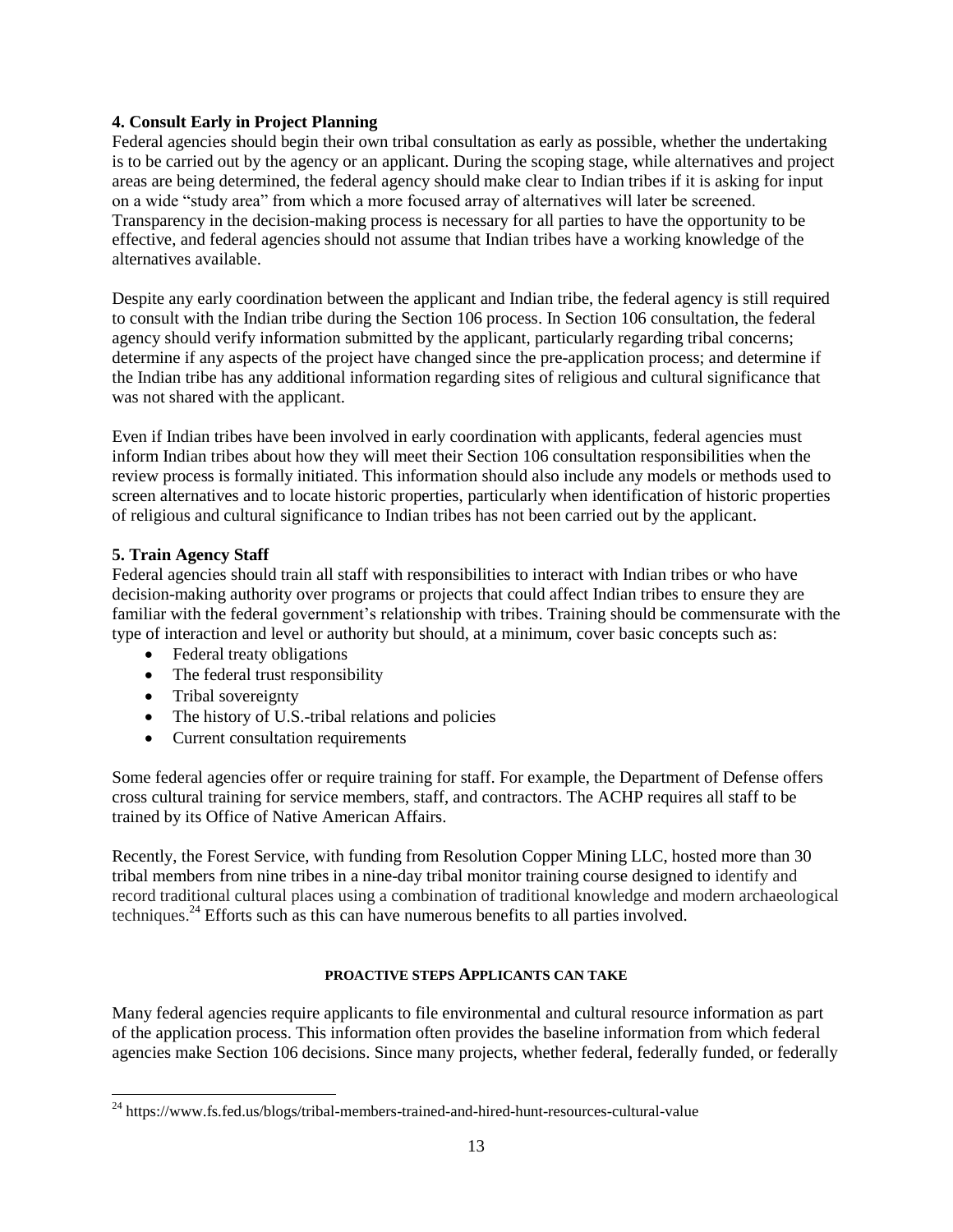approved, require consultation with Indian tribes, early coordination can make the review process more productive and efficient.

While the Section 106 regulations allow a federal agency to authorize an applicant or group of applicants to initiate Section 106 consultation with the SHPO or Tribal Historic Preservation Officer (THPO)<sup>25</sup> and others, this authorization cannot be used to allow an applicant to initiate consultation without the prior approval of the Indian tribe.<sup>26</sup>Agencies and applicants need to clearly understand that if an agency authorizes an applicant to initiate consultation with a SHPO or THPO, it occurs as part of the formal Section 106 process. It is not early coordination. Additionally, federal agencies are required to notify the SHPO or THPO in advance if an applicant is authorized to initiate consultation. In the event that an applicant is authorized to initiate consultation, the federal agency is still "legally responsible for all findings and determinations charged to the agency official." [36 CFR 800.2(c)(4)]

Nevertheless, applicants can and should reach out to Indian tribes to learn about potential concerns regarding the nature and location of a proposed project. An applicant's use of contractors, whether to relay project information to Indian tribes or to carry out identification of historic properties, should be discussed with the Indian tribe during the initial contact and meetings. Even if the federal agency does not provide guidance, there are some basic steps applicants can take to understand if there are potential effects from their projects on places of religious and cultural significance to Indian tribes.

Working with Indian tribes upfront can have many advantages. Early coordination can help expedite project planning and federal reviews; avoid potential legal challenges; reduce costs (because avoiding adverse effects to historic properties can be less expensive than mitigation); create positive working relationships with Indian tribes; and, reduce the potential for unfavorable media coverage resulting from conflict. The following highlights several steps applicants can take to be proactive in pre-application and Section 106 processes.

# **1. Plan Ahead**

If an applicant suspects that their project could affect places of interest to Indian tribes, the applicant should include Indian tribes in their project planning and any pre-application information gathering. It is far more efficient to learn of potential issues as early as possible so they can be addressed before making investments and preparations that might be difficult to revisit. Many Indian tribes are willing to work with applicants before there is a federal review such as Section 106 in order to avoid damage to or destruction of their sacred places.

An applicant should become familiar with how the responsible federal agency carries out its tribal consultation responsibilities. Many federal agency tribal consultation policies and guidance documents are available online. Understanding the agency's views and expectations can help shape and direct efforts to coordinate with Indian tribes.

If an applicant encounters an Indian tribe unwilling to coordinate during the pre-application process without federal oversight, the applicant might consider asking if the federal agency is willing to offer a pre-application meeting.

#### **2. Develop Positive Long-Term Relationships with Indian Tribes**

For applicants as well as federal agencies, developing relationships rather than relying on project-byproject interactions can lead to more efficient and effective project planning. Host meet and greet

l <sup>25</sup> 36 CFR § 800.2(c)(4)

<sup>26</sup> See *[Limitations on the Delegation of Authority by Federal Agencies to Initiate Tribal Consultation under Section](https://www.achp.gov/digital-library-section-106-landing/limitations-delegation-authority-federal-agencies-initiate)  [106 of the National Historic Preservation Act](https://www.achp.gov/digital-library-section-106-landing/limitations-delegation-authority-federal-agencies-initiate)*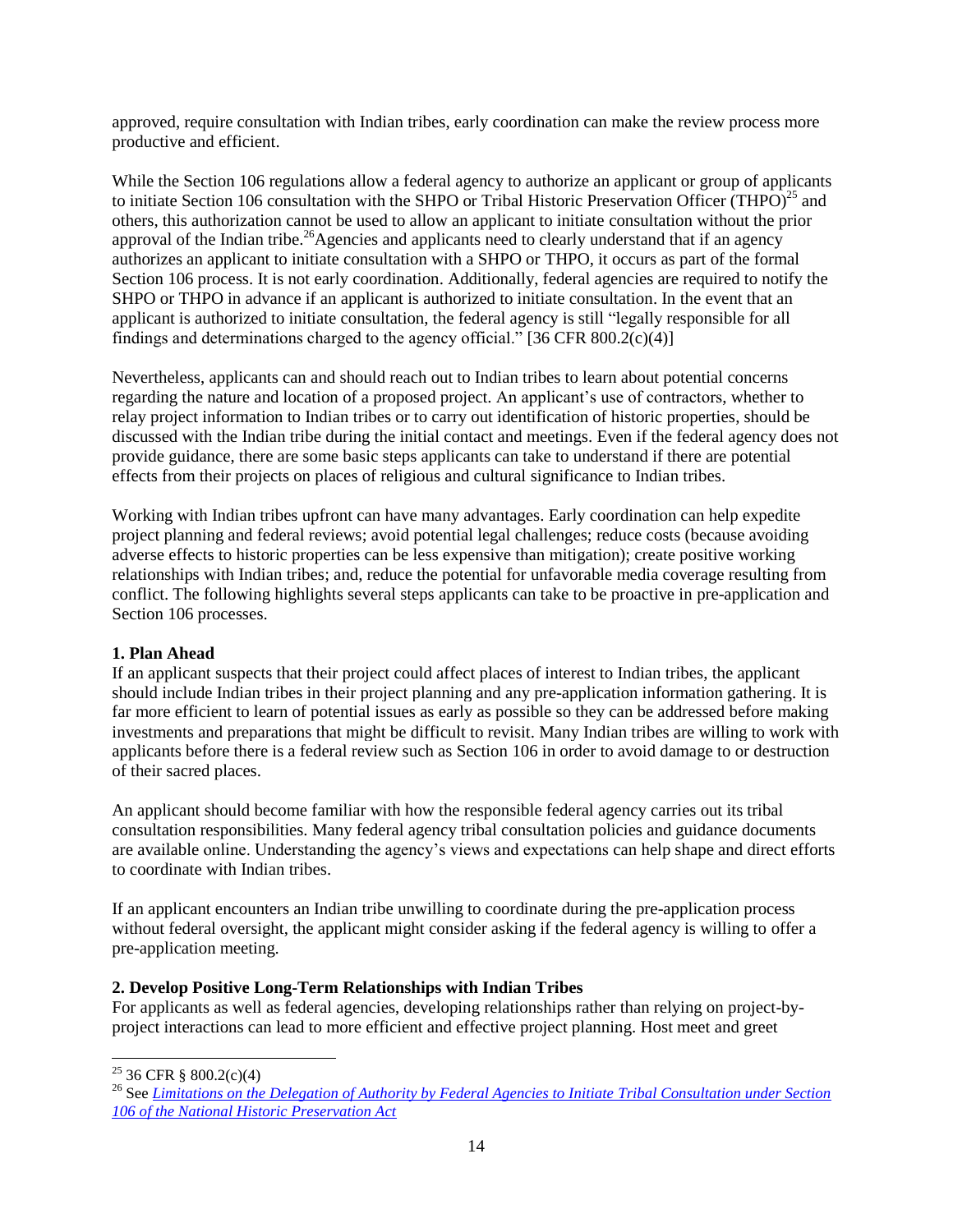gatherings, attend inter-tribal organization meetings to learn about tribes and to offer presentations, visit with tribal offices and cultural centers to gain a greater understanding of the history and culture of the Indian tribe(s) involved. Consider developing mechanisms for including tribal involvement in cultural resources work and be aware that tribal offices often house important cultural information to which federal agencies and SHPOs do not have access.

#### **3. Document Outreach Efforts and Outcomes of Coordination**

In order to help the federal agency through the Section 106 review process, applicants should carefully document their efforts to reach out to and coordinate with Indian tribes. Understanding which Indian tribes did not respond or indicated an unwillingness to work with the applicant will assist the federal agency or agencies in quickly identifying which Indian tribes have been involved in early coordination efforts and which tribes must be invited to participate in the Section 106 consultation. This information will also help the federal agency understand if there are potential gaps in information it needs to fulfill its Section 106 responsibilities.

Document the interaction that occurs in meetings and during phone calls. This is important not only for the applicant's recordkeeping but also becomes an important source of information for the federal agency. Any notes taken should be shared with the Indian tribes to ensure accuracy and agreement and to clarify if some information shared by the Indian tribe was not intended to be written down. It also allows the Indian tribe an opportunity to add additional information for the applicant to consider and provide additional context.

# **4. Identify a Tribal Liaison**

For applicants developing large or complicated projects, a tribal liaison can be an important addition to the project planning team. The liaison can work with Indian tribes to develop and maintain relationships and can become familiar with tribal governmental structure and policy. The tribal liaison should be fully trained and qualified; avoid giving this responsibility to an existing employee as a collateral duty. Having proper experience and training on how to coordinate and work with Indian tribes will help avoid mistakes and will aid in relationship development. Be prepared to give the liaison authority to advise company leadership and assist in decision making. A liaison is only as effective as his or her authority allows. Indian tribes often prefer to meet with decision makers, so if a representative of the applicant (contractor, liaison, etc.) has limited authority to make decisions, the Indian tribe should be informed prior to meeting.

# **5. Develop Training**

Provide training for all staff who might interact with Indian tribes. This could be provided by the tribal liaison or acquired from an outside source that is experienced in working with Indian tribes and conducting training for professionals. Training is important to ensure culturally appropriate interaction between staff and Indian tribes. An inadvertent action can derail an otherwise fruitful relationship. Consider having local Indian tribes provide a portion of the training. Their experience and knowledge is invaluable to the learning process. Integrating Indian tribes into the training program is also a demonstration of the applicant's commitment to a collaborative working relationship.

#### **6. Develop a Tribal Coordination Policy**

Consider developing a company policy regarding tribal coordination and working with Indian tribes. Having a document that personnel can read and refer to reduces the potential for errors. This will allow for accountability of personnel and provides transparency for Indian tribes regarding a company's intentions. Policies also serve as foundational documents for future agreements and working relationships with Indian tribes.

Policies developed in consultation with Indian tribes ensure that language and concepts are culturally appropriate. Consider developing the company policy with the help of a working group comprised of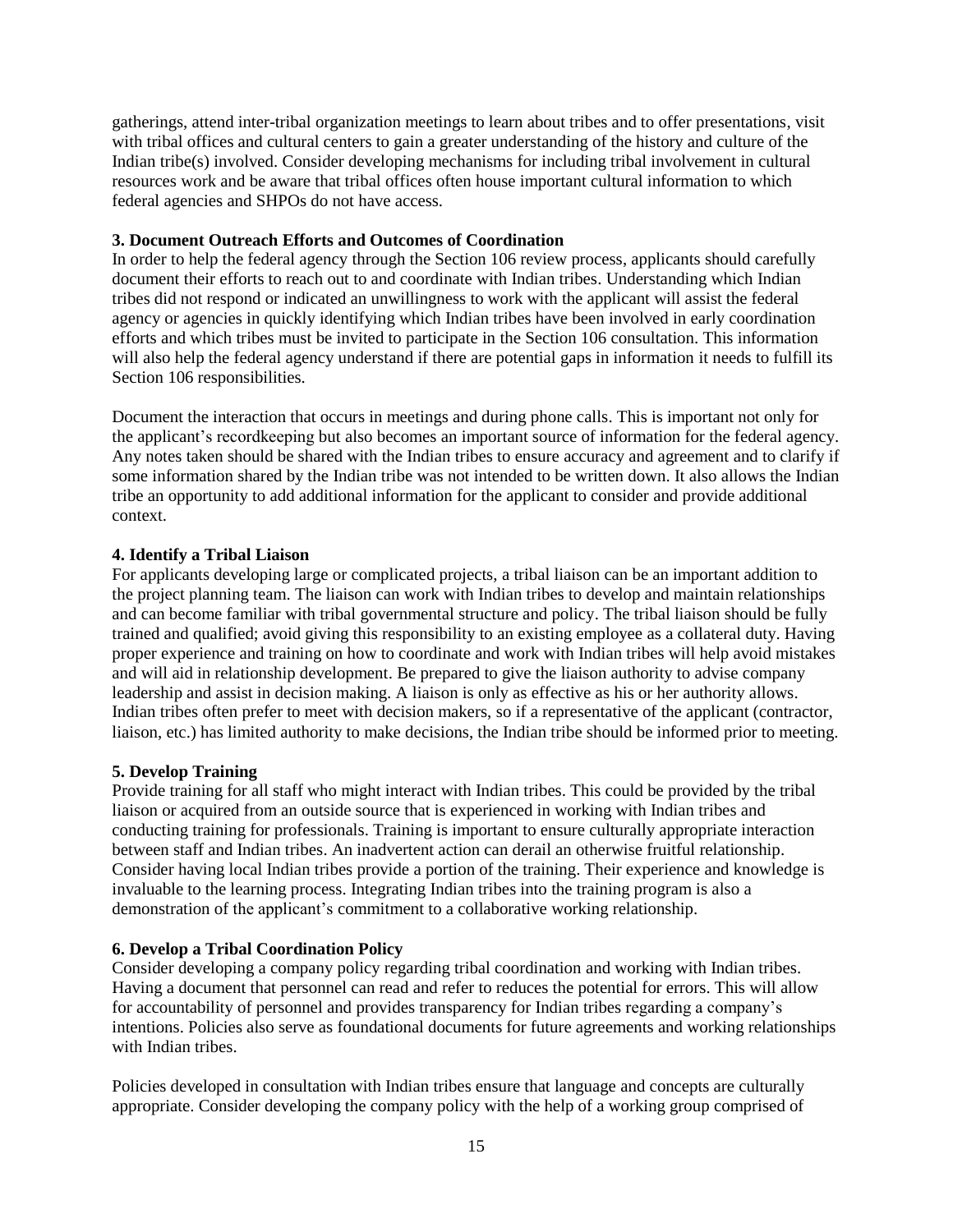tribal representatives. Then, share the policy with Indian tribes and seek their comments. Talk about the draft policy at intertribal meetings. And, consider being flexible. If Indian tribes come forward with comments after the policy has been issued, consider revising the policy to accommodate tribal views.

### **7. Conduct Outreach**

Invest in outreach efforts. There are many intertribal organization meetings around the country which provide a venue for reaching out to tribal leaders and staff about the company, the industry, and so on. These meetings not only provide opportunities for formal presentations but also for informal interactions. Understand that there may be strong feelings of distrust toward the industry. Be open and up front about the company's intentions in working with Indian tribes to help alleviate some of the distrust that may encountered.

# **8. Consider Contracting with Indian Tribes**

Consider including tribal contractors when soliciting for cultural resource firms. Their expertise can result in a more accurate assessment of historic properties of religious and cultural significance to Indian tribes. Because cultural information is often not shared outside the Indian tribe, cultural resource professionals may not be qualified to identify such historic properties. Conducting an archeological survey may be a necessary component of the identification of historic properties but, unless the contractors are trained to identify places of importance to Indian tribes, the survey effort may not be comprehensive enough to identify such historic properties likely to be affected by the project.

# **9. Understand the Potential Limitations of Your Partners**

It bears repeating that both federal agencies and Indian tribes often face limitations of time and funding. Applicants should be aware that their project is one of many governmental concerns being balanced by their federal and tribal counterparts. Therefore, consider taking steps to facilitate the participation of Indian tribes in project planning.

#### **PROACTIVE STEPS INDIAN TRIBES CAN TAKE**

There are steps Indian tribes can take to inform others about their areas of interest and their expectations during early coordination and consultation. That said, the ACHP recognizes that lack of resources, especially financial resources, for many Indian tribes creates significant challenges in developing and managing historic preservation programs and, thus, proactive planning. Taking steps like those suggested may lead to more efficient and productive consultations, even for those Indian tribes with scarce resources.

#### **1. Enter Into Consultation or Coordination Agreements with Federal Agencies and Applicants**

Indian tribes should consider entering into agreements with willing federal agencies and/or applicants to define and tailor how Section 106 consultation or early coordination efforts will proceed. As noted above, such agreements can provide a clear roadmap and predictability for all parties. Agreements with applicants such as state departments of transportation (state DOTs) or private companies do not necessarily require the participation of a federal agency unless the applicant will be carrying out some of the responsibilities of a federal agency. For instance, many agreements between Indian tribes and state DOTs include FHWA for this reason. For an agreement between a federal agency and an Indian tribe, the Section 106 regulations at 36 CFR Section  $800.2(c)(2)(ii)(E)$  clarify that these types of agreements between federal agencies and Indian tribes cannot modify the role of other parties in the Section 106 review without their consent.

Indian tribes work with multiple agencies, and staff turnover at various agencies can have significant impacts on routine processes and unwritten understandings. Take the opportunity to document effective working relationships to assure that those mechanisms continue beyond the tenure of the current agency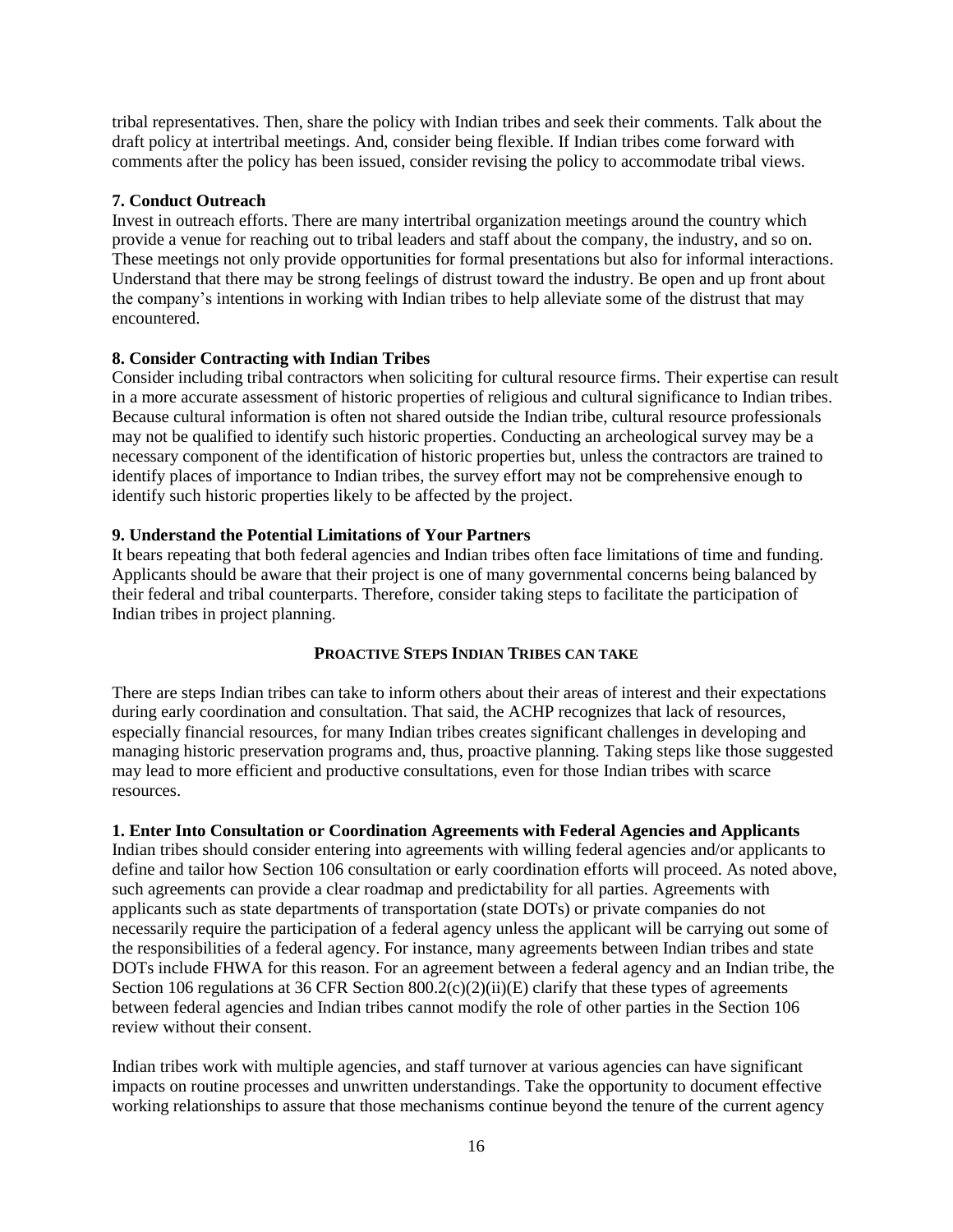staffer. Similarly, tribal staff turnover occurs. Therefore, having an agreement in place could help Indian tribes and federal agencies maintain continuity.

#### **2. Share Information about Geographic Areas of Interest/Concern**

While there is at least one online tool, HUD's TDAT(mentioned above), for determining which Indian tribes have an interest in specific counties, Indian tribes might still consider developin[g lists of states and](http://www.choctawnationculture.com/historic-preservation/consultation-section-106-program.aspx)  [counties](http://www.choctawnationculture.com/historic-preservation/consultation-section-106-program.aspx) within which they wish to be consulted. The lists can be posted on tribal websites, sent directly to agencies and SHPOs, and provided to other parties as needed. Confusion about which Indian tribes should be invited to consult could be dramatically reduced with dissemination of such information. Applicants would also be able to more easily determine whom to coordinate with early in project planning.

# **3. Develop Consultation Protocols or Define Expectations of Consultation**

Federal agencies and Indian tribes do not always agree on what constitutes adequate consultation. Most federal agencies have consultation policies that describe in varying detail how they will meet their general consultation responsibilities with Indian tribes. However, it can be very effective for Indian tribes to determine what consultation is to them and how it should be conducted prior to working with a federal agency. Having written expectations about consultation, or set of consultation principles or protocols, allows Indian tribes to be proactive rather than reactive, and it alerts federal agencies of the Indian tribe's expectations. It also allows for differences in expectations to be discussed, examined, and worked out before the process begins.

# **4. Consider Developing Protocols for Early Coordination**

Indian tribes interested in working with applicants early in project planning should consider developing a set of protocols to govern how such coordination should take place. The protocols could clarify how the Indian tribe wishes to engage with applicants; points of contact; expectations for the protection of sensitive information; and other important topics. Having written protocols alerts potential applicants to the Indian tribe's interests and expectations and, thus, can reduce the potential for confusion and miscommunication.

#### **5. Create an Administrative Record**

Indian tribes should consider maintaining a written record of their interactions with federal agencies and applicants. Having such a record minimizes confusion about what was discussed in telephone calls and meetings and confirms who participated and on what dates. Sharing written documentation of communications gives all parties an opportunity to correct misunderstandings and misinformation. The goal of these notes is to provide an accurate record of events. A thorough review of notes approved by the group will allow any gaps in procedural review or coordination to be addressed with less probability of confusion or disagreement between parties.

#### **6. Cultivate and Maintain Relationships**

Many Indian tribes have developed relationships with federal agencies over time amid consultations across varied and multiple projects. Indian tribes could foster and maintain relationships with federal agencies and applicants by hosting meetings or events, such as a staff gathering or potluck dinner, outside of the consultation process or specific project setting. Building a relationship outside of the early coordination or Section 106 review process allows interaction to happen in a more natural and less stressed venue.

As noted above, consultation and protocol agreements can promote, define, and provide that the developed relationships between the tribes and federal agencies continue and are preserved in case of federal or tribal staff turnover. Such an agreement may include applicants for federal assistance.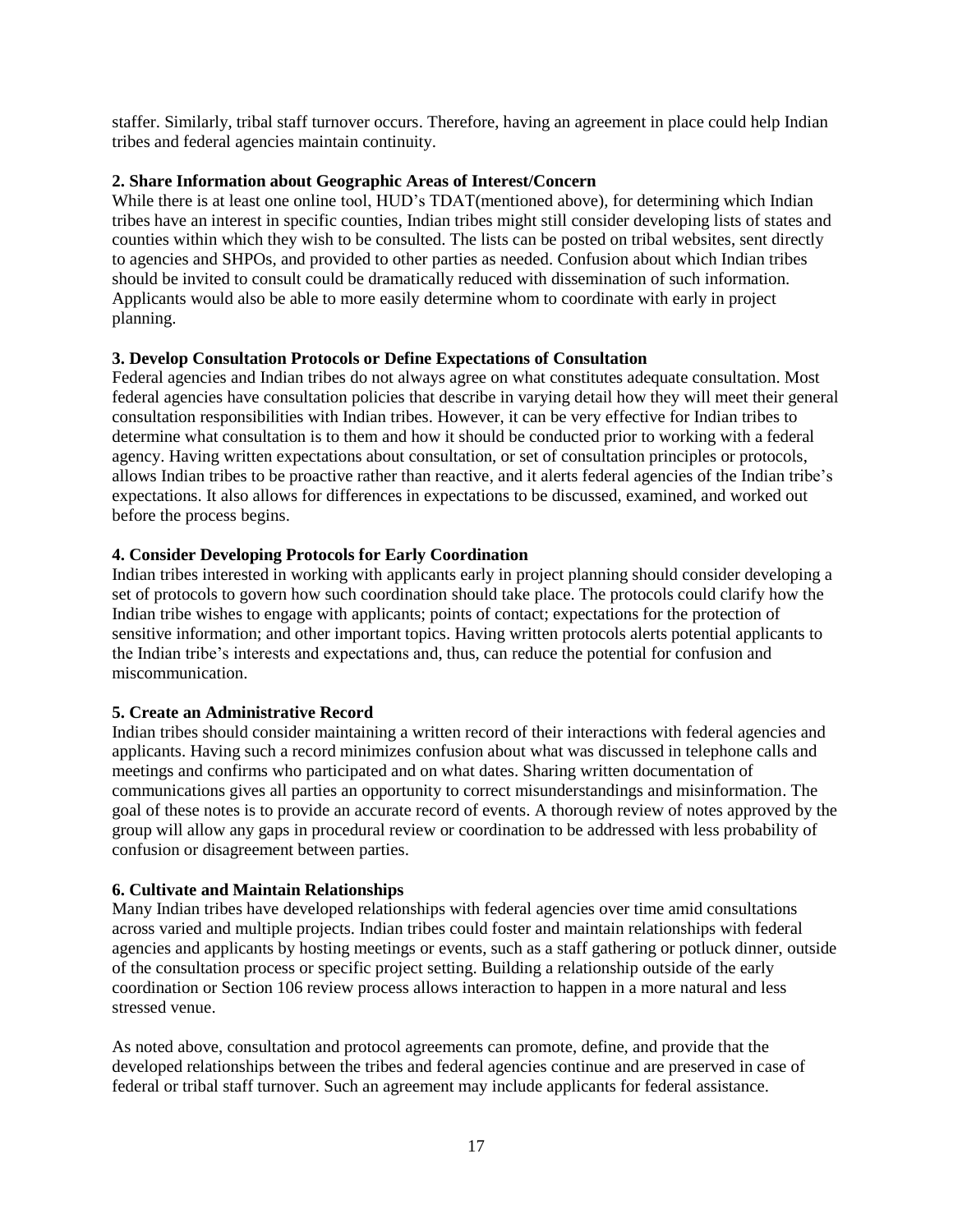#### **ISSUES FOR CONSIDERATION**

#### **Tribal Capacity**

In the interagency consultations conducted in 2016, Indian tribes noted challenges they face regarding the resources necessary to effectively participate in the Section 106 process as well as other environmental reviews. Some commenters also acknowledged difficulties in meeting response deadlines. In *Improving Tribal Consultation in Infrastructure Projects*, the ACHP suggested federal agencies:

- Seek opportunities, and encourage applicants, to employ tribal expertise in environmental and cultural resource processes and
- Provide direct assistance to Indian tribes through training and the development of resource materials to prepare them to fully and more effectively participate in infrastructure reviews.

Knowing that Indian tribes may not have the capacity to respond to requests within project-driven or regulatory timeframes, federal agencies and applicants should be aware that lack of resources rather than lack of interest or concern may be the reason for unresponsiveness. If a tribe needs more time to review or is otherwise having difficulty participating, they should reach out to the agency about those difficulties. To the extent possible, federal agencies and applicants should confirm an Indian tribe's interest with follow-up emails and/or telephone calls. Learning of potential challenges early in project planning may allow for a review process that can accommodate tribal needs.

#### **Treaty Rights and Trust Responsibility**

It is important to note that many Indian tribes have treaties with the United States that often provide access to and protection of places or resources of importance to them. Through these treaties, many Indian tribes ceded large portions of their aboriginal lands to the United States in return for promises to protect their rights as self-governing nations within their reserved lands (reservations) and their ability to exercise certain retained rights (i.e. hunting, fishing, and gathering) to resources located outside of those reserved lands. Off-reservation locations utilized by Indian tribes may also be considered to be historic properties of religious and cultural significance that must be considered during the Section 106 process.

It is not uncommon for Indian tribes to raise trust responsibility and treaty rights concerns during Section 106 consultations and expect government-to-government consultations and actions to resolve issues arising from infrastructure or project development. All federal agencies should be aware that treaty rights can and do extend to federal, state, and private lands depending on the language of the treaty. The ACHP has recently developed an information paper regarding the intersection of [Tribal Treaty Rights in the](https://www.achp.gov/digital-library-section-106-landing/tribal-treaty-rights-section-106-process)  [Section 106 Process](https://www.achp.gov/digital-library-section-106-landing/tribal-treaty-rights-section-106-process) to draw attention to the possibility of treaty rights arising in the Section 106 review process and to suggest agencies and applicants be proactive in researching and addressing them.

#### **Confidentiality of Sensitive Information**

While federal agencies and applicants are encouraged to involve Indian tribes very early in project planning, the ACHP acknowledges the challenges all parties face regarding the protection of sensitive information. Section 304 of the NHPA affords some protection from public disclosure for certain information gathered or obtained by federal agencies in the Section 106 process, but [Section 304](https://www.achp.gov/digital-library-section-106-landing/frequently-asked-questions-protecting-sensitive-information) does not apply to information held by applicants. It may not be possible for tribal representatives to share some or any information about certain places because of cultural prohibitions. Or, there may be issues of trust that prevent the sharing of information.

Applicants and Indian tribes are encouraged to explore ways to protect sensitive information at the beginning of pre-application coordination. One example of a creative approach is how the Confederated Tribes of the Umatilla Indian Reservation (CTUIR) have addressed confidentiality of sensitive information with applicants. CTUIR has developed provisions for ensuring the protection of sensitive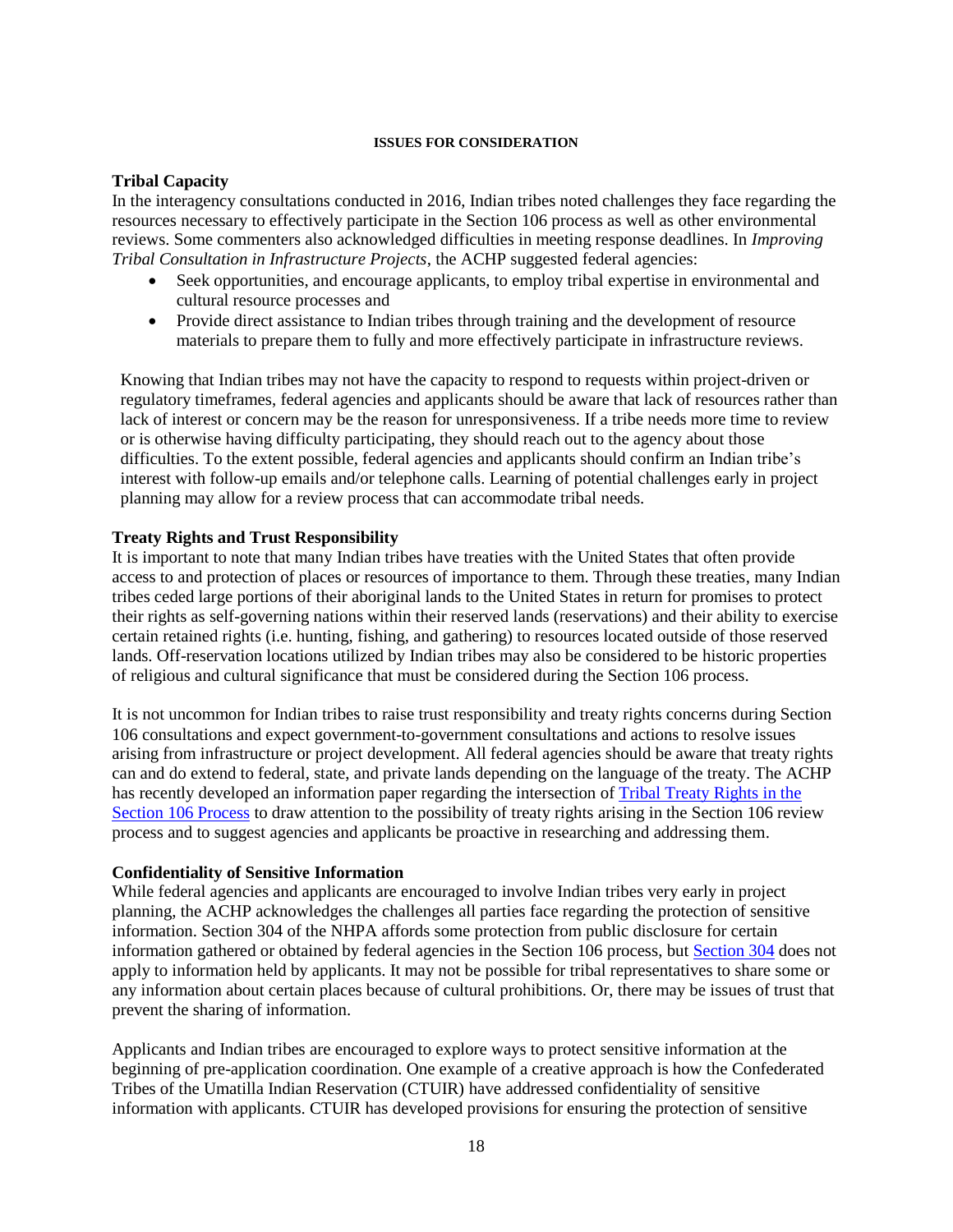information when working with non-federal entities. CTUIR's provisions essentially commoditize the information and treat it as a trade secret protected from disclosure even to the applicant. The language is attached as Appendix A for reference only. By providing this example, the ACHP does not intend to limit what applicants and Indian tribes may work out among themselves. The solution needs to be acceptable to and enforceable by the parties that enter into the arrangement.

#### **CONCLUSION**

Early coordination can be beneficial for both the protection of historic properties and the efficient conclusion of the Section 106 review process. Since applicants are typically required to conduct environmental and cultural resources studies prior to submitting an application for a federal permit, license, or funding, the opportunity to protect historic properties of religious and cultural significance to Indian tribes is greatly diminished if tribal input only informs project planning after the federal agency formally initiates a Section 106 review. The ACHP believes early coordination with Indian tribes may lead to more efficient review processes and better historic preservation outcomes. Such proactive planning for early coordination can increase predictability for both applicants and Indian tribes, leading to better preservation outcomes and possible project cost savings.

The ACHP acknowledges the inherent challenges in ensuring that historic preservation issues and, specifically tribal concerns, are addressed early in applicant-driven project planning. The ACHP is committed to providing assistance to federal agencies, Indian tribes, and applicants to work through these challenges.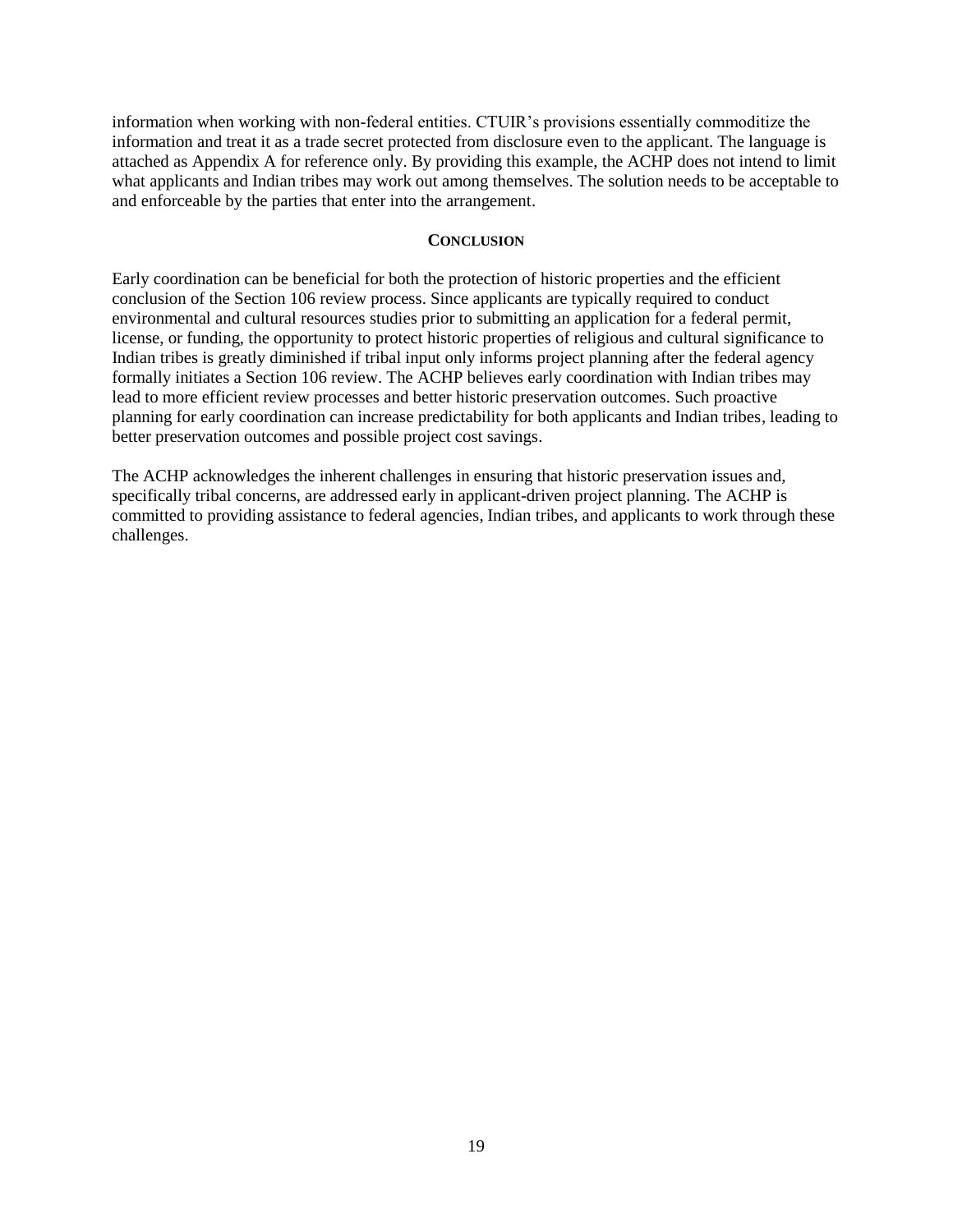### **Appendix A**

# *Confederated Tribes of the Umatilla Indian Reservation Contract Language Regarding Protection of Sensitive Information*

Document Ownership

1. Ownership. The COMPANY shall own all reports provided it pursuant to this agreement. All information contained within any such report that pertains to information concerning the location of archaeological sites or objects shall be kept confidential as a trade secret of CONSULTANT ("Confidential Information"). All other intellectual property, including but not limited to work product, shall be the property of the CONSULTANT.

2. Authority to Publish. CONSULTANT has unrestricted authority to publish, disclose, distribute, and otherwise use, in whole or part, any reports, data, plans, or any other material prepared by CONSULTANT.

3. Trade Secret. Some information and technology of the CONSULTANT is confidential, proprietary, or otherwise a trade secret, including but not limited to reports produced under this agreement, information concerning the location of archaeological sites or objects, other cultural resources, oral histories of CONSULTANT'S members, and compilations of information not generally known or reasonably ascertainable to the public.

4. CONSULTANT'S withholding of Information. Any information may be withheld by the CONSULTANT if, in their sole discretion, they believe it may be subject to public disclosure under the public disclosure act(s) of COMPANY, if any, notwithstanding the consequences of withholding the information.

5. COMPANY'S Non-disclosure of Information. If applicable, the COMPANY shall withhold from public disclosure any and all information obtained from the CONSULTANT that is subject to exclusion under the COMPANY'S state or federal public disclosure act(s). Specifically, all oral histories, stories, archeological or cultural resource information pertaining to specific sites or objects, and any other information that is not generally known or ascertainable, shall be considered trade secrets of the Tribes as that term is defined in the Uniform Trade Secrets Act, and the COMPANY shall assert that as a basis for exemption in any request for information. In addition, the COMPANY shall withhold from public disclosure all records, maps or other information identifying the location of any and all archaeological sites including information related to the study being conducted.

6. Disclosure to Employees. COMPANY shall restrict access to the Confidential Information provided to it only to employees of the COMPANY who clearly need such access in order to obtain any and all necessary permits and authorizations from any state or federal governmental entity for the operation of the project provided the employee has been instructed to comply with the terms of this agreement.

7. Discovery. If COMPANY receives a discovery request to disclose Confidential Information, COMPANY shall immediately notify CONSULTANT. In the event of a discovery request COMPANY shall work with CONSULTANT to prevent disclosure, whether by agreement with third parties or by seeking a court protective order, on the ground that the Confidential Information is a trade secret of CONSULTANT and contains sensitive cultural resource information.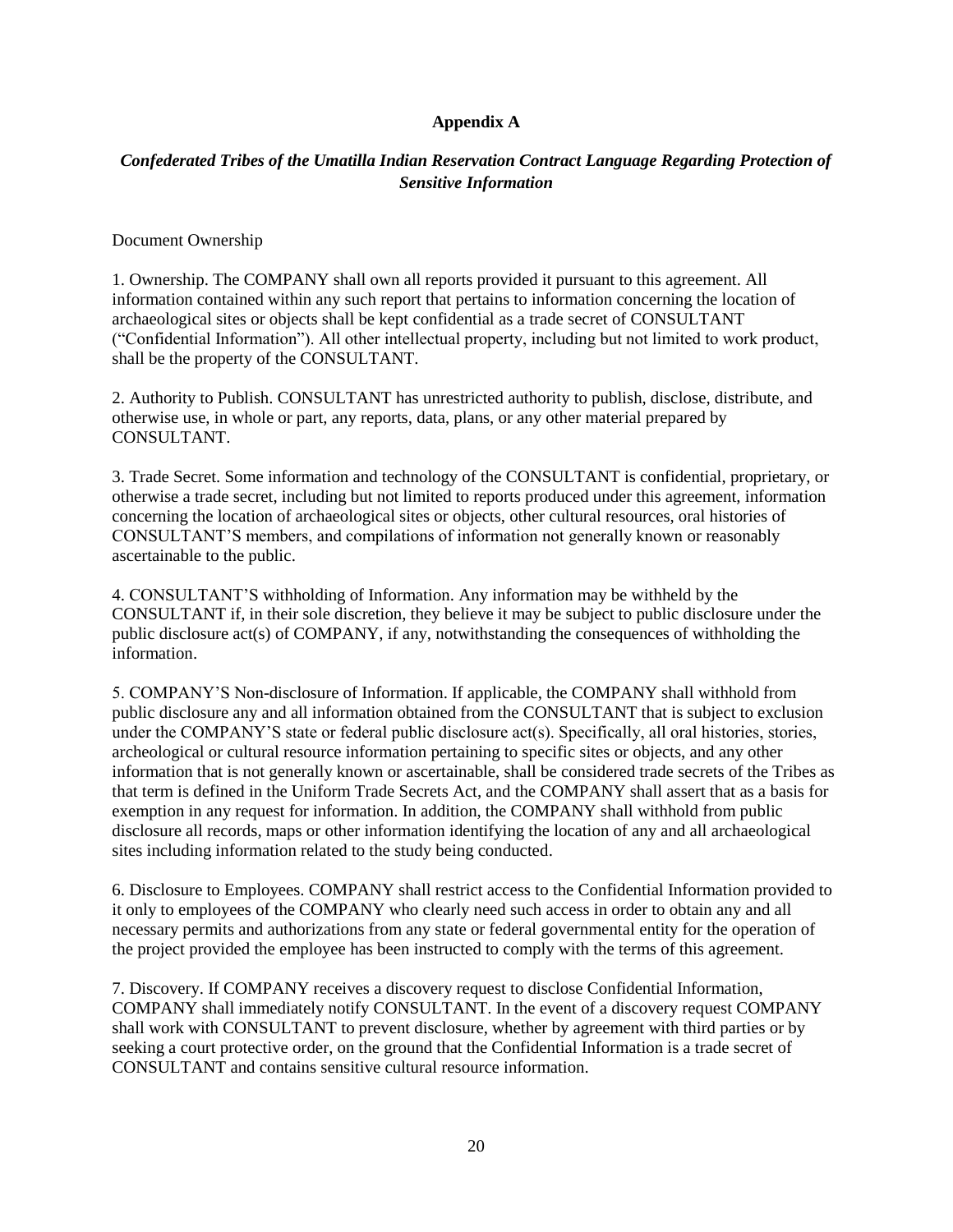#### **Appendix B**

#### *NextEra Energy and Early Coordination with Indian Tribes: Outreach Process, Coordination Techniques, and Benefits of Early Coordination*

[NextEra Energy](http://www.nexteraenergy.com/) is the world's largest utility company whose assets include both renewable and nonrenewable energy sources. As part of our efforts at being responsive to local level concerns where our projects are being developed, NextEra has voluntarily implemented a robust tribal outreach program aimed at conducting early coordination with Indian tribes.

In our experience, the purpose of early coordination is to understand what the Tribes care about and where those resources are located so that the project design can be revised to avoid impacting those resources where feasible. We have found early tribal coordination on the part of the applicant to be effective for all types of energy projects, in all jurisdictions, and with many different Tribes.

#### **Tribal outreach process:**

Outreach efforts are conducted through regionally organized teams that have full-time responsibility for developing tribal relationships, evaluating potential tribal interest in proposed project locations, reaching out to Tribes with detailed information about project plans, and working with Tribes on their desired participation. This approach is taken on all of our projects, including wind, solar, storage, electric transmission, natural gas pipelines and natural gas generation; the process is the same for projects on private lands, and on projects where there is a federal nexus. What varies by region is how Tribes respond and choose to participate in project activities; tribes have varying levels of internal resources, but where they can participate, they generally do.

Additionally, An internal Tribal Impact Evaluation is completed for each project that includes potential cultural sensitivity concerns, proximity to reservation lands, identification of Tribes with ancestral lands in the project area, and identification of important historical events in the area (i.e. battle sites, removal trails, etc.). Each project developer makes a decision about tribal outreach based on this evaluation

#### **Coordinating with federal agencies:**

For projects that have a federal nexus we coordinate with Tribes (in multiple ways as identified below) while working in parallel with the federal agencies. We believe that these agencies, across the board, appreciate that we already had, or were building, relationships with the Tribes.

We inform the agencies about what we are doing and when it was done, regarding both our tribal interaction and project planning. We maintain coordination with the federal agency throughout the process and make it very clear that any discussion between the Tribes and NextEra does not represent "consultation" as defined in Section 106 of the National Historic Preservation Act.

#### **Coordinating with Indian tribes:**

One of the key components of our approach is the development of outreach letters that provide as much detail about the project as possible (including project location, known cultural resources, etc.). Providing this information early in the process allows the Tribe to make an informed decision regarding their potential involvement. We reach out to all the Tribes who may have ancestral ties to the project area and are currently developing our own Ancestral Homeland Database, which includes state and county data from publicly available sources, such as HUD and NAGPRA, and with direct input from those Tribes that provided data in response to our requests.

When Tribes are interested in participating in our projects they often participate in several ways: micrositing (small teams that ground-truth infrastructure locations early in the development/design process);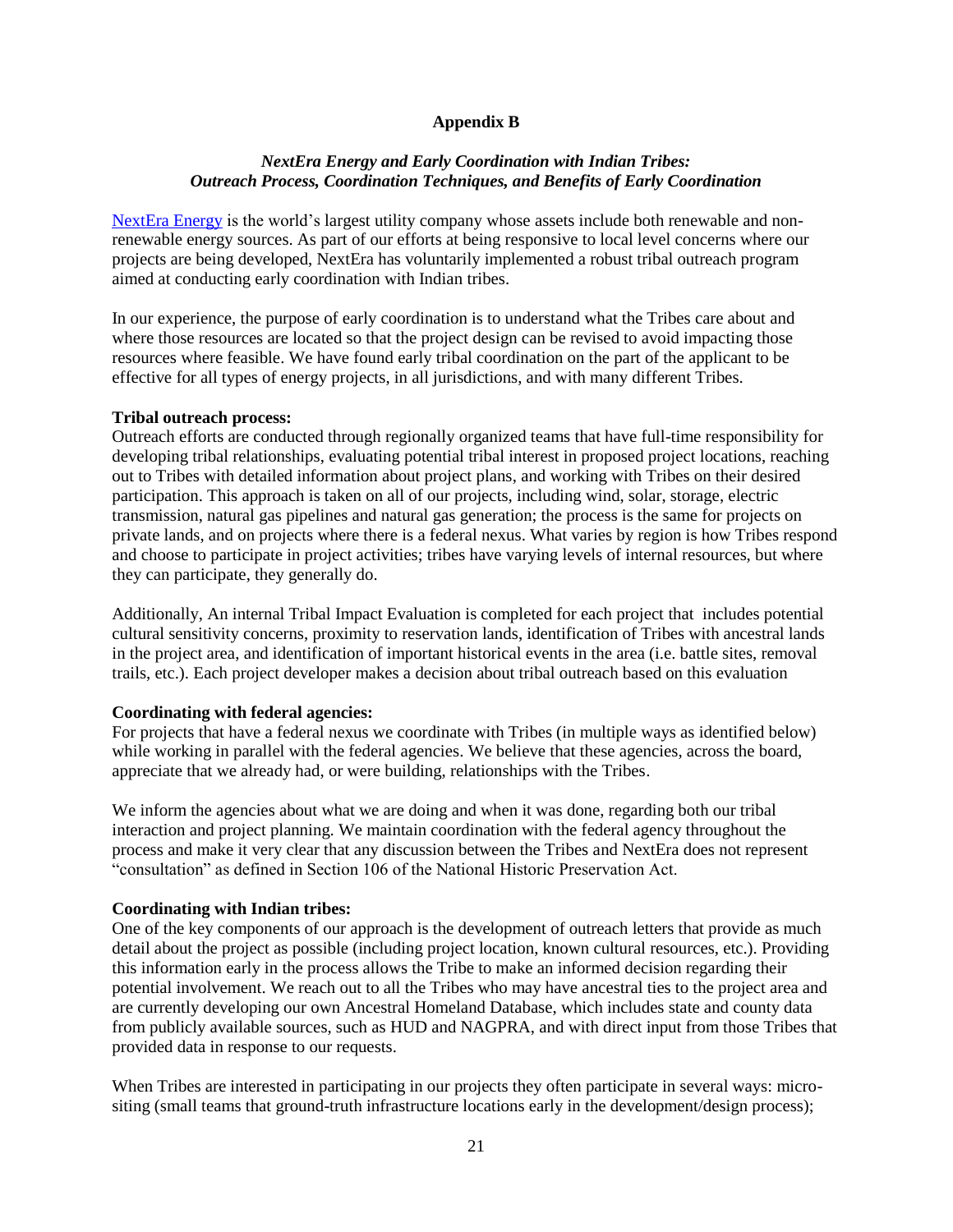joint archaeological/tribal cultural surveys; providing cultural sensitivity training to construction teams (typically provided by joint Tribal Relations staff and Tribal Historic Preservation Officers of participating Tribes); as well as providing construction monitoring services. We have found that identifying the right person in the Tribe to work with at all junctions of our interaction is critically important—we take extra care to do that.

Many Tribes have developed their own databases of sensitive/sacred sites. In our early outreach efforts, we provide tribal cultural/Historic Preservation staff with a kmz file (Google Earth file) of the project boundary so that Tribes can easily identify areas of concern and communicate the appropriate level of concern to the company. We have also worked with Tribes and SHPOs in multiple states to allow tribally identified sites to be included in cultural resource report data recorded in SHPO files, but without details that Tribes considered confidential.

#### **Benefits of early coordination:**

We find that the earlier we work with Tribes to understand where sensitive resources are located, the easier and less costly it is to make design changes. When we meet with Tribes for the first time we are often told that no other energy company has ever met with the Tribe voluntarily.

By including tribal members in our joint archaeological/tribal cultural survey efforts, we work to ensure that all sensitive resources are both identified and avoided, where feasible. Tribes believe, and have demonstrated on multiple projects, that many sites that they consider to have religious and cultural significance are neither identified nor recorded properly by archaeologists. NextEra treats these as historic properties, and our policy is to avoid these resources in project design and construction, where feasible.

By collaborating with Tribes in the pre-application phase of our projects we have found that our Section 106 review timeframes are reduced as many of the cultural site areas significant to the Tribes have already been located and avoided. This reduces the potential for delay during the federal agency's Section 106 review process, reduces conflict, and allows the agency, Tribes, and NextEra to focus our attention on any remaining concerns.

# **Examples of early coordination work conducted with tribes:**

- We are working with multiple Tribes in North and South Dakota, in parallel with Section 106 consultation efforts, to identify and avoid sensitive resources on our Day County II Wind Project. Tribes were provided detailed information about the project early in the development process. Several interested Tribes have participated in multiple sessions of on-the-ground micro-siting and are participating in joint archaeological/tribal cultural surveys, cultural sensitivity training and construction monitoring.
- We have also worked with Tribes in the desert Southwest, on both federal and private solar projects, on innovative approaches to protecting cultural resources. On two solar projects near Blythe, CA, we allowed (with BLM concurrence) the Colorado River Indian Tribes to rebury isolates onsite rather than have them sent to a curation facility or be impacted by construction.
- Current efforts to collaborate with Tribes along the route of a natural gas pipeline include providing them with all available information (project, cultural resource, FERC procedures, etc.), soliciting comments, and encouraging each group to participate with NextEra as the pipeline is developed.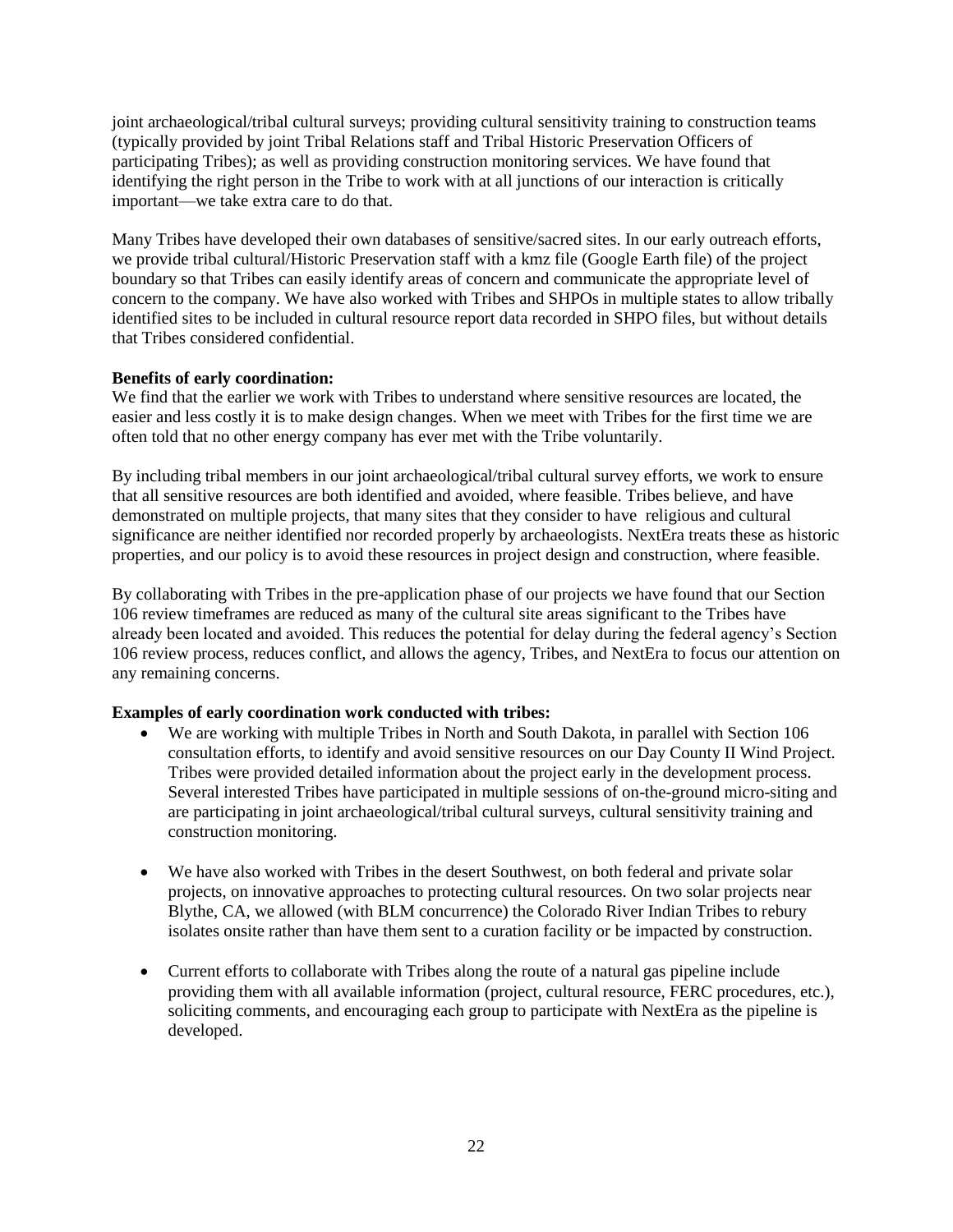#### **APPENDIX C**

# *California Department of Transportation (CalTrans) and Early Coordination with Indian Tribes: Challenges, Solutions, and Lessons Learned*

California is the nation's 3rd largest state, has a population of approximately 40 million people, and is home to 109 federally recognized Indian tribes and approximately 80 non-federally recognized tribes. As part of the state government<sup>27</sup> [CalTrans](http://www.dot.ca.gov/) manages more than 50,000 miles of California's highway and freeway lanes, provides inter-city rail services, permits more than 400 public-use airports and special-use hospital heliports, and works with local agencies.

Toward the desire for improved tribal relations and early pre-project coordination, Caltrans has been making a more concerted effort than in the past to proactively coordinate with tribal partners in advance and outside of project-specific circumstances. The intent is to have more general conversations about processes and best practices aimed at fostering mutual understandings and laying the groundwork for successful collaboration during subsequent Section 106 review and project delivery.

It is helpful to ensure that those who may not understand the complexities of tribal engagement in the context of project delivery are made aware of the benefits of investing in tribal relationships and early project coordination, namely minimizing potential project delays, unnecessary costs, legal challenges, and/or unfavorable publicity associated with affecting tribal resources.

#### **Challenges Experienced**

- High number of Indian tribes to consult with per project
- High number of projects with variable specifications, need, and timelines
- Insufficient resources to conduct one-on-one consultation with Indian tribes
- Many Indian tribes view the resolution of adverse effects differently than archaeologists

#### **Solutions Implemented**

- Conduct meetings with coalitions of tribes and participate at tribal conferences
- Educate management and non-historic preservation staff to recognize project delivery benefits/efficiencies of proactive pre-project tribal engagement
- Have open conversations with tribal communities about how to resolve adverse effects in a manner that meaningfully promotes the awareness and preservation of tribal cultural heritage for the benefit of tribal communities and the public

#### **Lessons Learned**

- Face-to-face meetings are most effective for building relationships and mutual understanding
- Clearly conveying our agency's mission and how we operate leads to more effective discussions regarding best practices for addressing tribal heritage resources within the context of infrastructure development aimed at improving the safety and mobility of the traveling public
- By promoting avoidance first, but being forthright about the potential for future unavoidable effects, we are able to receive and incorporate input from the tribes regarding the treatment of tribal heritage resources in the event of an unintended discovery or unavoidable impact
- We found a benefit in providing better support to our local partners in their early tribal outreach/coordination efforts

 $^{27}$  Caltrans serves as the project proponent/applicant and federal agency official performing oversight and approval for local agency projects for both [NEPA](http://www.dot.ca.gov/env/nepa/) and [Section 106](http://www.dot.ca.gov/env/cultural/section-106-program-agreement.html)